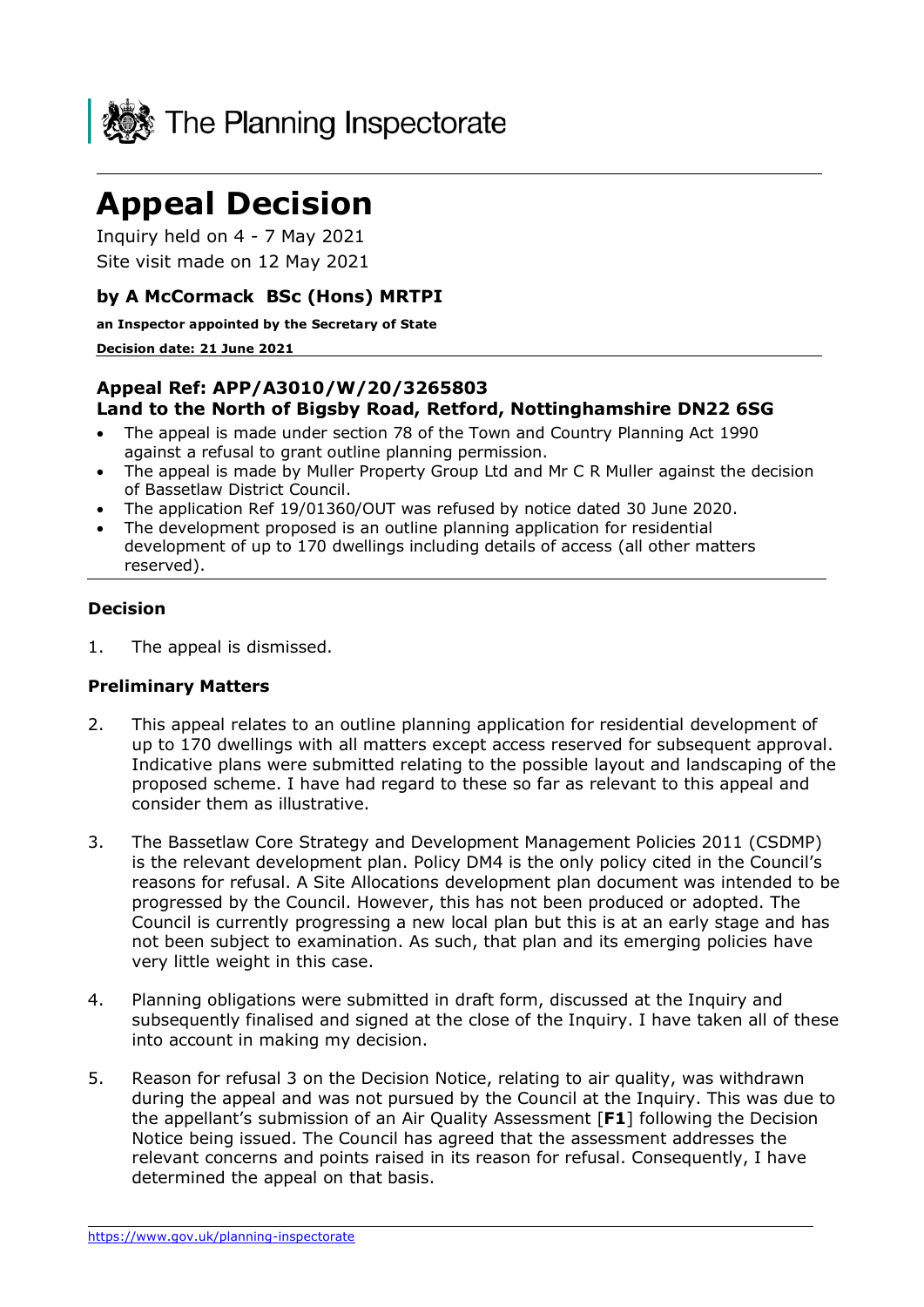- 6. A previous refused proposal on the site (for 171 dwellings) was not refused due to an unacceptable impact on the highway. The appellant says that there is no materially different highway impact relating to this appeal scheme for up to 170 dwellings. Notwithstanding this, the detailed merits of the previous case and its reasons for refusal are not before me and are not for determination in this appeal. In any event, this appeal has been determined on its own merits.
- 7. I have visited the site and the surrounding area on two separate occasions. The first was prior to the Inquiry being held and the second was following the close of the Inquiry. On each visit, I was in the area for a full day during which I observed traffic movements at the Arlington Way and Tiln Lane/Moorgate junctions during the AM and PM peak periods. I was present in the Tiln Lane area outside Carr Hill Primary School and the adjacent streets to observe traffic and pedestrian activity during the school drop off and pick up periods. I also observed traffic flows along Tiln Lane and at the Tiln Lane/Moorgate junction during and immediately after the school pick up period. Furthermore, I undertook suggested walking and driving routes provided to me by the main parties, as agreed. These routes include key views from various points within and surrounding the site including those from short, medium and longer distance locations, following public highways and public rights of way.
- 8. Consequently, in addition to the written representations, verbal submissions and all evidence before me, I have also taken into consideration my observations regarding the main issues during my visits to the site and local area in reaching my decision.

## **Planning Matters**

#### *Relevant Policies*

- 9. I must determine this appeal in accordance with the development plan unless material considerations indicate otherwise. The Council identifies only one policy breach of the development plan in their reasons for refusal, that being Policy DM4 of the CSDMP in relation to the first reason for refusal. The appellant's position in respect of this is that the policy is inconsistent with the Framework since it requires the avoidance of any harm as opposed to Paragraph 109 of the Framework. This point was conceded by the Council in cross examination. In any event, the appellant says the scheme generates no harm to the safe operation of the local highway network and as such Policy DM4 is not breached.
- 10. The appellant accepts that the appeal scheme conflicts with the development plan in that it comprises development outside of the settlement boundary of Retford. As such, there is a breach of Policy CS1 of the CSDMP. However, the Council has not identified any such breach of that policy in its reasons for refusal. Notwithstanding this, the lack of reference to local policy, such as Policy CS1 and DM9 of the CSDMP, in the reasons for refusal does not undermine those policies or reasons. Moreover, any policies within the Framework cited in the reasons for refusal cannot be ignored simply because the corresponding local policies are not explicitly set out.
- 11. It is clear from the decision notice that the effect of the scheme on the surrounding landscape is among the reasons for refusal. Whilst Policy DM9 is not cited in support of this, I see no particular reason why that omission should render the issue of landscape impact incapable of being a determinative factor in this appeal.

#### *Tilted Balance*

12. Policy CS1 includes a requirement for new housing for the period 2010-2028. However, the provision for that housing is identified as coming from a site allocations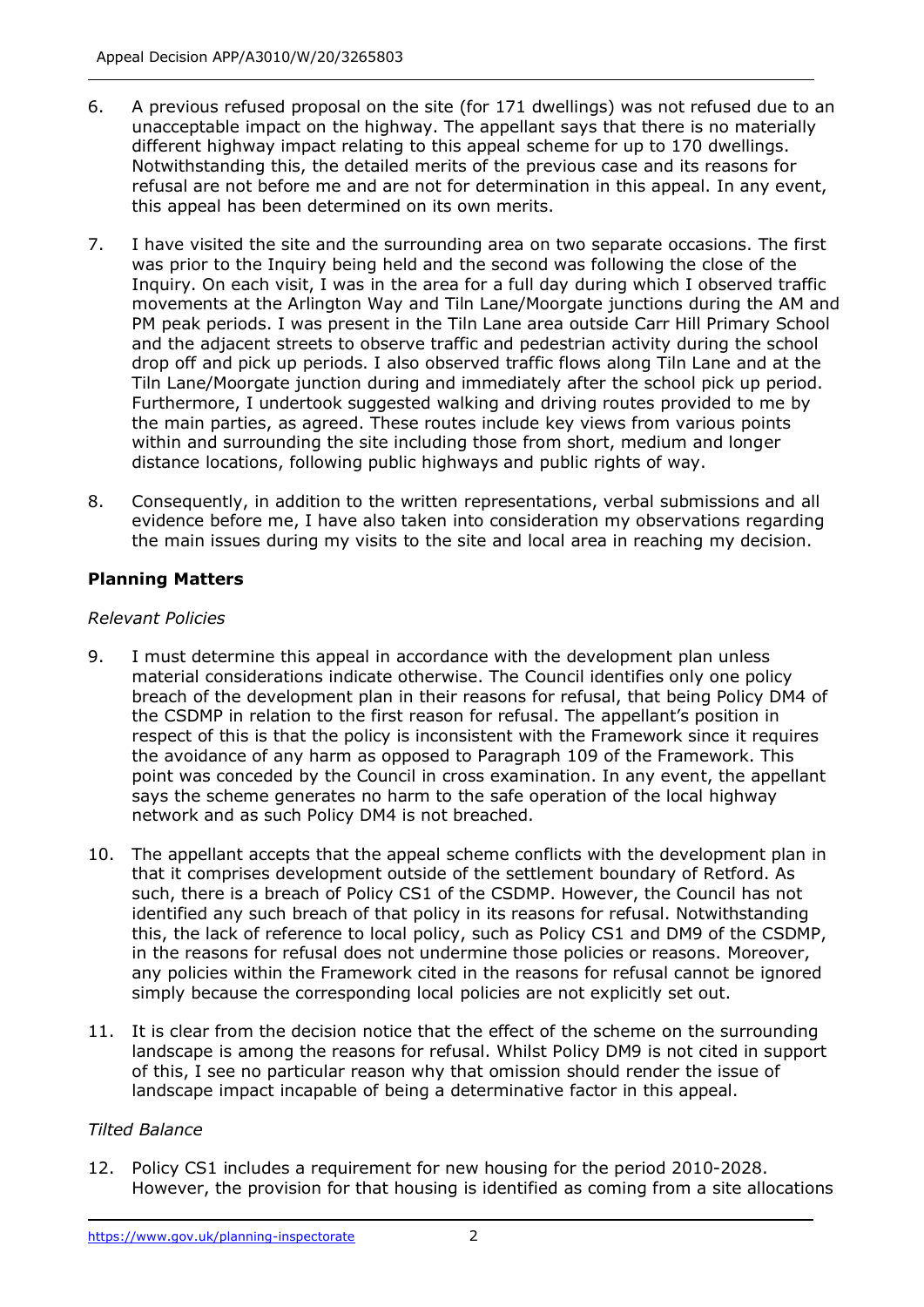document which has not been progressed. The Council and the appellant have been clear throughout this appeal that it is agreed that the tilted balance is to be applied due to the failure of the CSDMP to be followed by a Site Allocations document.

- 13. The effect of the tilted balance is not to circumvent or cast aside the CSDMP. It remains relevant that a spatial strategy is set out in Policy CS1. The purpose of the spatial strategy is to direct housing in a sustainable way across the local planning authority area in line with the settlement hierarchy. Although out of date, the effect of this spatial strategy has not been to restrict housing delivery. It is noted that the Council has a strong housing land supply (10.5 years) and is significantly exceeding delivery in terms of the latest Housing Delivery Test (around 180%), factors not challenged by the appellant. Therefore, the evidence indicates that housing supply and delivery has not been impacted due to the out of date plan and policies.
- 14. It was suggested in the Council's evidence that the tilted balance is a policy 'stick' to ensure that local planning authorities maintain the delivery of housing development. Although raised verbally at the Inquiry, I note this point appears nowhere else in the Council's evidence. Notwithstanding this, if the suggestion is that the tilted balance does not operate fully where a local planning authority can demonstrate an adequate supply of housing (i.e. >5yrs), then that is incorrect and there is no support for this position in policy. The tilted balance is a development management tool to address circumstances where important policies, amongst other things, are not up to date.
- 15. Having consider the matters put to me, there is no dispute that Policy CS1 of the CSDMP is one of the key policies in the determination of this appeal as it directly seeks to preclude development of the appeal site owing to it being outside of a settlement boundary. Given that, and the fact that the policy is out of date, I confirm that the tilted balance at Paragraph 11d of the Framework is engaged.

## **Main Issues**

- 16. The main issues are the effect of the proposed development on:
	- (a) the free flow of traffic on the local highway network, with particular regard to the Tiln Lane/Moorgate junction;
	- (b) highway safety, with particular regard to Tiln Lane; and
	- (c) the character and appearance of the surrounding landscape and area.

#### **Reasons**

17. The appeal site is about 7 hectares in area and comprises the southern parts of two undeveloped fields divided by a substantial hedgerow and ditch. The southern boundary of the site adjoins existing housing on the north eastern settlement edge of Retford. Access to the site is proposed directly from Bigsby Road and Palmer Road. It is currently agricultural land (Grade 3b) used for crop production and there are public rights of way running across and adjacent to the site. There is open countryside to the north, east and west resulting in the site being visible or partly visible in short to medium distance views from the north west, north and north east.

## **Traffic and Highway Safety**

18. There are several cross-cutting aspects in relation to the first two main issues. I therefore consider both of those main issues together here for the sake of efficiency.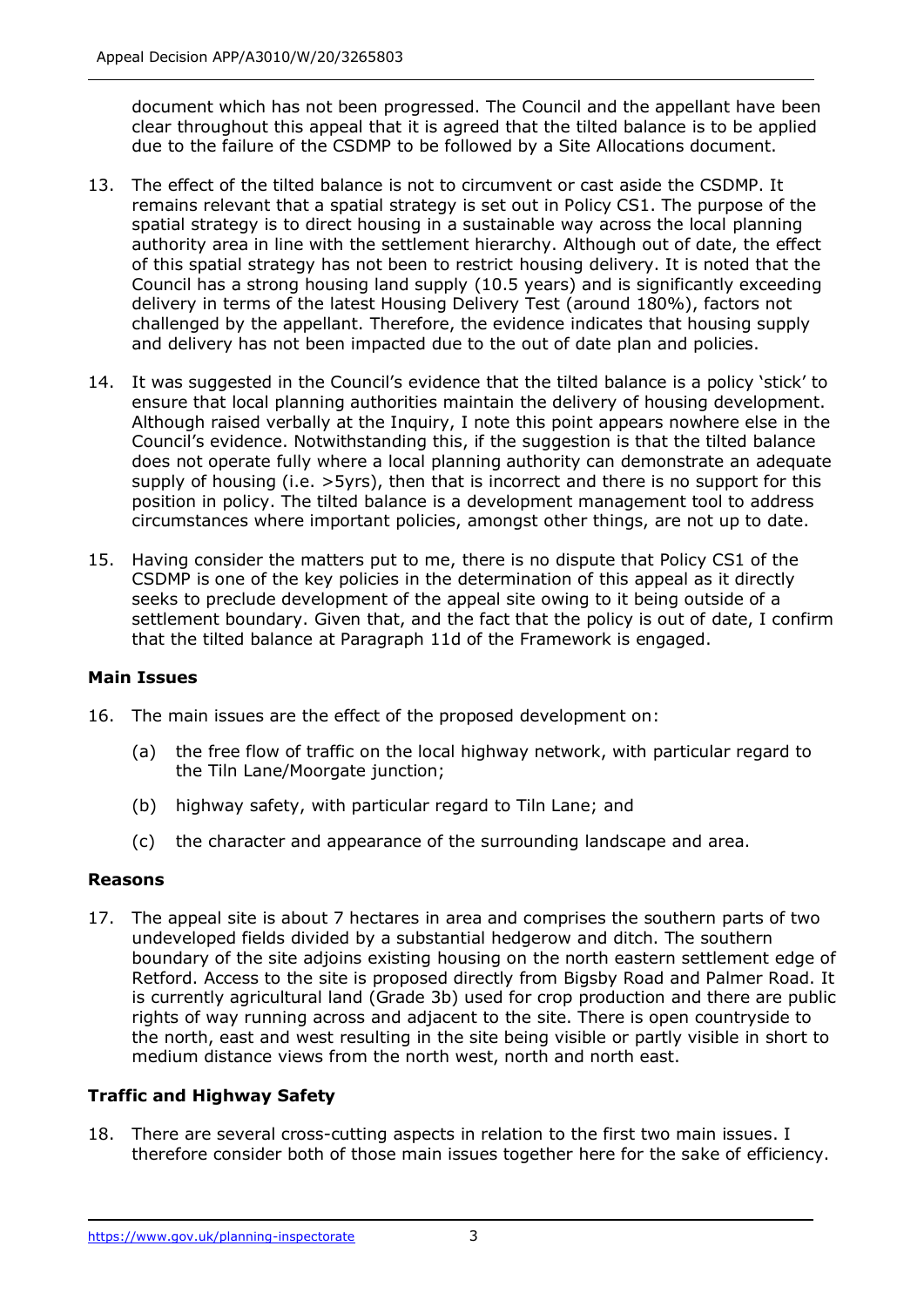#### *Tiln Lane/Moorgate Junction*

- 19. The Council's contention regarding the Tiln Lane/Moorgate junction is that the increased volume of traffic using Tiln Lane, cumulatively generated by the appeal scheme and other new developments, would have a severe and unacceptable impact on traffic and highway safety for motorists and pedestrians. The appellant points to the Council producing no technical or detailed evidence prepared by a highway engineer to support its position and that the reason for refusal appears to have been produced on that basis.
- 20. Notwithstanding this, the Council's evidence in this appeal is based on an expert critique of the appellant's traffic modelling and technical evidence which challenges its accuracy and robustness. This largely relates to the omission of pertinent data not included or fully considered in the appellant's submitted traffic modelling. The Council's case is also supported by a significant number of representations from residents on current traffic and highway safety circumstances and concerns relating to the local highway network and the Tiln Lane/Moorgate junction.
- 21. The Tiln Lane/Moorgate junction is currently a priority junction with no pedestrian facilities. The signalisation of the junction is required by a condition attached to the consent for the Linden Homes development to the north on Tiln Lane. The detailed design of that improvement is well-advanced and was provided to the Inquiry in the appellant's evidence. As such, I see no reason as to why the improvements will not occur as planned following the completion of the 110<sup>th</sup> dwelling out of 175 at the Linden Homes site, as per the condition. However, the specific timing of its delivery remains a matter for debate. Once installed, it is agreed that pedestrians will benefit from dedicated crossing facilities across Tiln Lane and Moorgate which currently do not exist.
- 22. The Council has provided little technical evidence to support its case regarding traffic flow and highway safety. However, the Council does provide a critical challenge to the appellant's technical traffic modelling evidence which must be considered and tested. The Council's view is also supported by substantial evidence in the form of the written representations from local residents.
- 23. The Linden Homes improvements at the junction will improve pedestrian and motorist safety from the current position, particularly by reducing conflicting movements such as right turning traffic across opposing traffic into and out of Tiln Lane. Accordingly, as a stand-alone junction, based on the evidence, I find that it would perform acceptably, albeit only just within capacity. The main parties agree on this and the traffic modelling evidence within the TA supports this. However, the junction cannot be considered as a stand-alone element of the local highway network. By its nature, it is inter-connected to local highways and other junctions in the area and therefore it must be considered in that context.
- 24. In evidence, the Council raised a further point to those raised in its reason for refusal in respect of safety at junctions. It stated that highway safety would be compromised due to traffic queues associated with the Arlington Way junction<sup>1</sup>. The appellant's traffic modelling work in the TA takes no account of this in its assessment of traffic impact on the highway network.
- 25. Table 6 of the appellant's submitted TA highlights the cumulative impact that the combined new developments in the area would have on, amongst others, the Arlington Way junction in relation to queuing traffic. The significant area of concern in

<sup>1</sup> Amcott Way/A638/Arlington Way Junction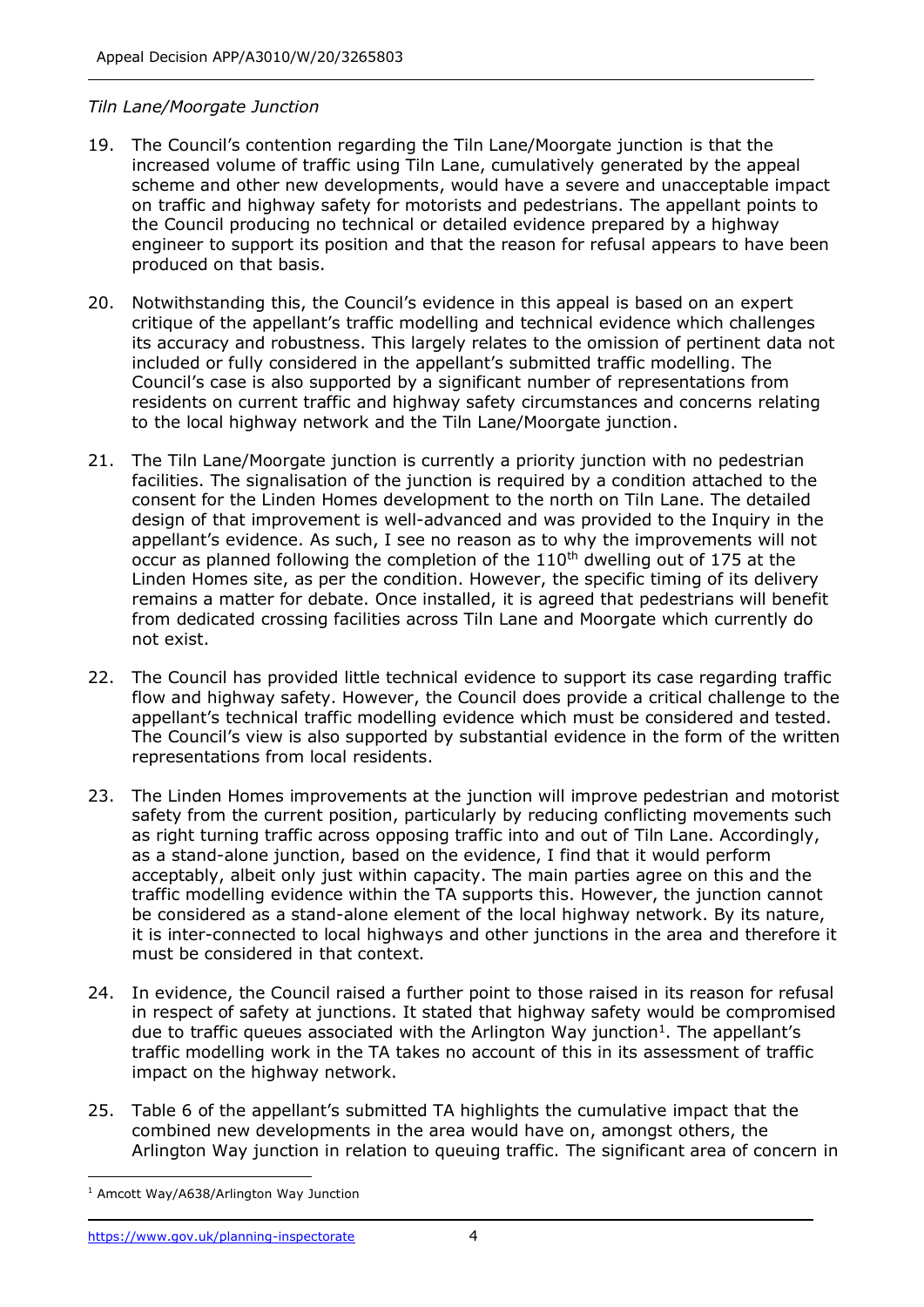Table 6 is the length of the forecast volume of queuing vehicles on Moorgate to the east and Amcott Way to the west of the junction. The traffic model is in 'LinSig' and uses Passenger Car Units (PCUs) to measure capacity, the values shown in Table 6.

- 26. The distance along Moorgate between the Arlington Way junction and the Tiln Lane/Moorgate junction was agreed by both main parties to be about 410 metres. The standard length of a PCU in 'LinSig' was agreed as 5.75 metres. As such, there is queuing space between the junctions along Moorgate for 71 PCUs. A section of Moorgate approaching the Arlington Way junction has two lanes – one allowing traffic to turn left. When turning proportions have been accounted for in traffic flow analysis, there is scope for a further 4 PCUs to queue on the highway. Therefore, it was agreed that the maximum queuing capacity between the Arlington Way and Tiln Lane/Moorgate junctions on Moorgate is 75 PCUs.
- 27. Table 6 of the TA presents a maximum forecast queue for Moorgate at the Arlington Way junction of 100 PCUs in the AM peak hour, substantially greater than the queue capacity of 75 PCUs identified on Moorgate between the two junctions. The queuing traffic on Moorgate would therefore queue back through the Tiln Lane/Moorgate junction, blocking the westbound side of Moorgate and would severely restrict the right turn exit for vehicles from Tiln Lane. The analysis in the TA shows traffic westbound on Moorgate and turning right out of Tiln Lane as the predominant flows in the AM peak hour. Furthermore, that specific traffic flow accounts for more than 90% of trips leaving the appeal scheme in the AM peak hour. This data is provided in the traffic flow diagrams set out in the TA.
- 28. The appellant's capacity modelling of the Tiln Lane/Moorgate junction in the TA clearly does not take into account the impact of the queuing traffic through the junction identified earlier in the assessment or the Tiln Lane right turn exit blocking resulting from it. The submitted capacity modelling for the Tiln Lane/Moorgate junction shows it operating at just within capacity without the traffic queuing elements factored in. Therefore, having considered the Council's evidence, I find it likely that once the traffic queuing is correctly included, the junction would be shown to operate significantly over capacity. This would have a significant adverse impact on the operation of the junction with disrupted traffic flows and increased delays, particularly where traffic from the scheme would likely increase queuing on Tiln Lane.
- 29. A similar queue running back through adjacent junctions is also forecast on Amcott Way in Table 6 of the TA with it likely to extend through the Morrison's junction and the A620/A638 roundabout. However, this is more difficult to assess given the limited evidence provided on these junctions. The TA does not offer an assessment of junction capacity along Amcott Way and therefore the wider cumulative impacts on those junctions are unknown. Nonetheless, the evidence before me indicates that the traffic queues identified in Table 6 of the TA would have a significant adverse impact on the operation of the highway network and the free flow of traffic.
- 30. The appellant's Transport Technical Note [**C15**] states that with the appeal scheme and other developments in place the Tiln Lane/Moorgate junction is forecast to operate at about 95% capacity in the PM peak hour with limited spare capacity in the AM peak hour. Again, this position does not account for the queuing traffic through the junction. The industry standard is for traffic signal-controlled junctions, as Tiln Lane/Moorgate would then be, to operate at the normal acceptable level of up to 90% capacity. As a result, the Technical Note indicates that the upgraded, signalcontrolled junction is forecast to be operating over-capacity in the PM peak hour from the moment it is in place. In my view, this is not an acceptable position for any new highway infrastructure and is a significant concern. Furthermore, once traffic queuing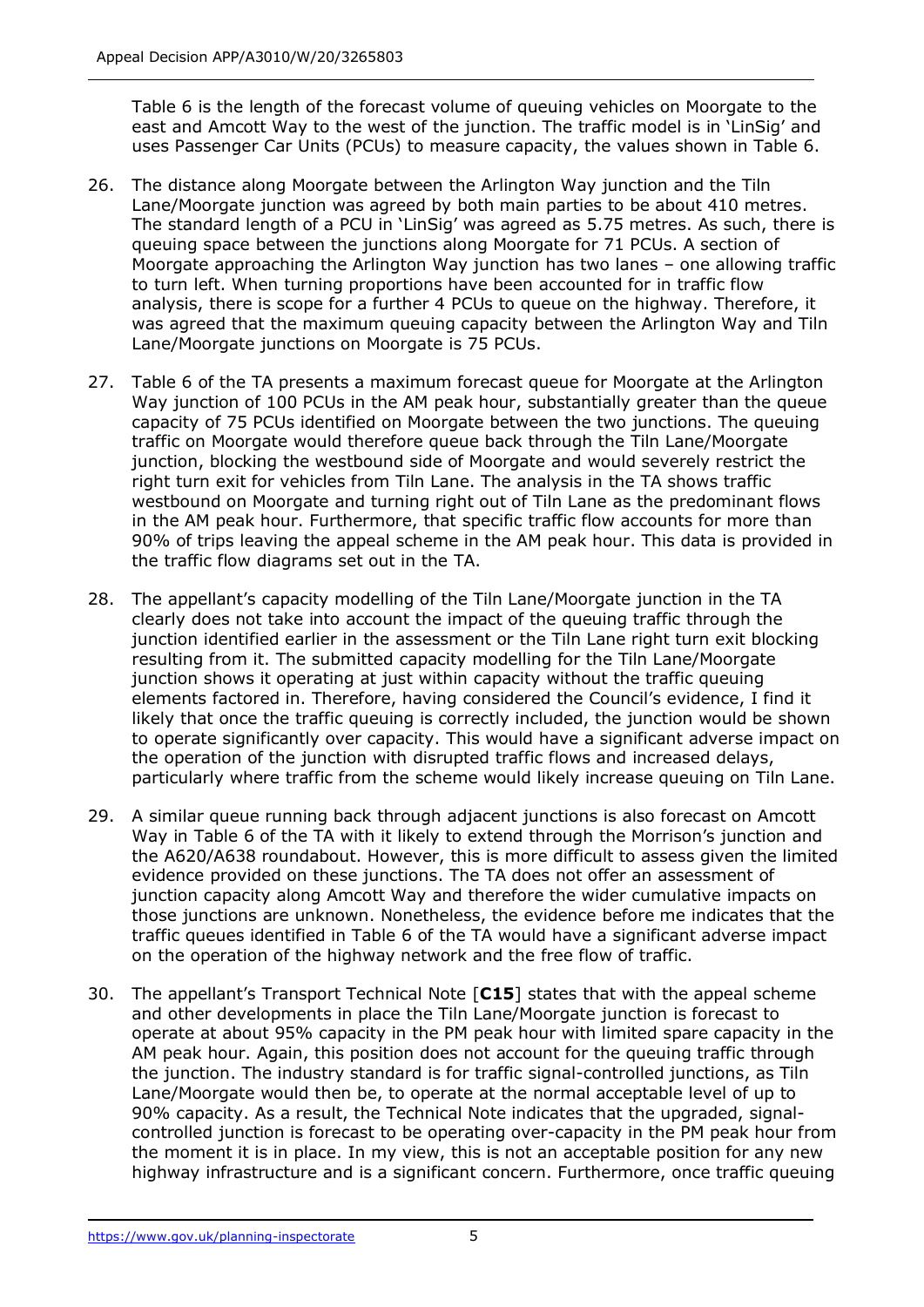is factored in, I find it likely that the newly upgraded junction would be operating significantly over-capacity in both the AM and PM peak hours.

- 31. The appellant submitted further information on the stand-alone capacity of the Tiln Lane/Moorgate junction which forecasts that the junction is now likely to operate just within capacity rather than just over capacity as previously indicated. Again, this further assessment has not considered traffic queuing through the junction. Given that the junction is shown in this further assessment to operate at just under capacity, I consider it highly likely that once traffic queuing is factored in, the junction would be shown to operate over-capacity in any event.
- 32. This traffic queuing which, it is agreed, will increase on Tiln Lane due to the traffic generated from the appeal scheme has the potential to cause severe impacts on the operation of the local highway network. This would incorporate adverse factors such as increased queuing, the blocking of accesses, driveways and other junctions in the area and increased driver delays and frustration potentially leading to unsafe manoeuvres. As a result, in my assessment, the traffic queuing would likely also increase the potential risk of accidents for motorists, cyclists and pedestrians.
- 33. The traffic queuing has not been fully addressed by the appellant's written evidence. Further modelling factoring this in may well have addressed or explained some of these disputed issues. However, the appellant's evidence has not done this and has instead set out reasons why their own validated traffic model in the submitted TA was incorrect. Four reasons were identified by the appellant in relation to refining the traffic modelling in the TA and these are considered below.

## *The application of SCOOT*

- 34. SCOOT (Split Cycle and Offset Optimisation Technique) is a software system used to co-ordinate adjacent traffic signals to improve efficiency and signal management. The effect of SCOOT is to reduce delay for vehicles and pedestrians through co-ordination of signal timings. It is my understanding that SCOOT is often most effectively used with multiple signalled junctions. In this case, the appellant has applied SCOOT to gain an assumed, and modelled, 10% reduction in vehicle delay. However, concern about this relates not only to the accepted difficulty with modelling SCOOT due to variable cycle times but also uncertainty as to when or whether it is activated on site.
- 35. At the Inquiry, there was uncertainty as to whether SCOOT was installed and active at the Arlington Way junction at the time of the surveys and assessments for the modelling used in the appellant's evidence. Uncertainty was also raised around whether SCOOT was active presently or would be in the future. It was confirmed by the appellant that SCOOT was switched off at the time of the Inquiry hearings. The likely reason offered for this was that the junction is operating within capacity. Notwithstanding this, based on the evidence, I have some difficulty in being certain that the use of SCOOT satisfactorily contributes to the reduction of delays and the modelling based on observed queue lengths in the appellant's rebuttal.
- 36. In the appellant's rebuttal, two tables<sup>2</sup> were provided with the intention to show why later modelling in the rebuttal is more accurate than the original TA modelling. However, I note that there is no mention that observed queue lengths are based on observations from only one day as explained at the hearing sessions, nor any explanation given as to why the modelled lengths data format changed from 'Mean Max' in Table 1 to 'End of Red' in Table 3. From the evidence, it is noted that if the original data format of 'Mean Max' had been applied in Table 3 of the rebuttal rather

<sup>2</sup> Table 1 and Table 3 in the Appellant's Rebuttal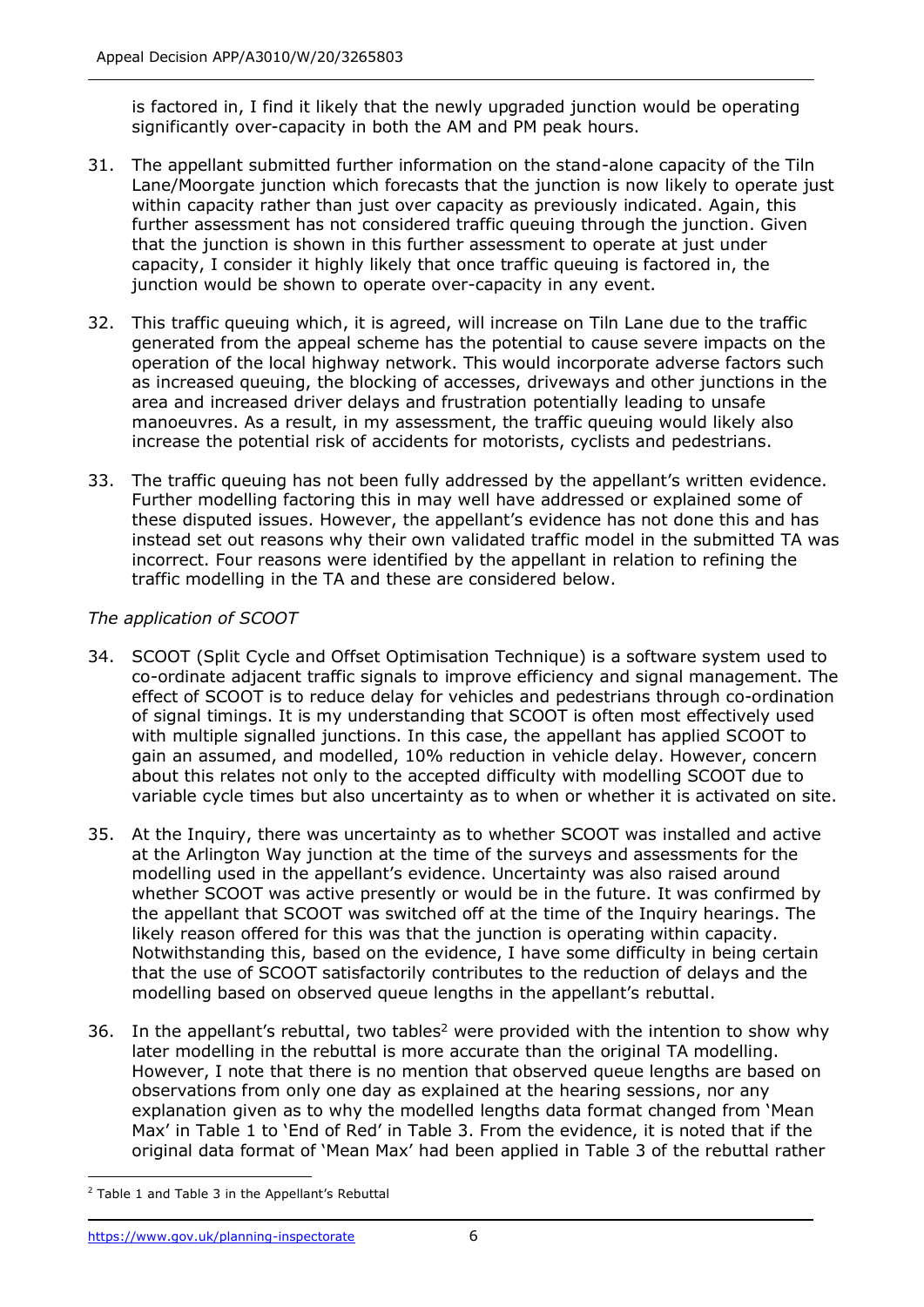than 'End of Red', the findings would be much closer to Table 1. This would be less helpful to the appellant in explaining how and why the later rebuttal modelling is more accurate. As such, the lack of any adequate explanation of the appellant's updated modelling in the rebuttal casts doubt as to the basis for, and justification of, the revisions made to the appellant's evidence.

## *The introduction of MOVA*

- 37. MOVA (Microprocessor Optimised Vehicle Actuation) is similar to SCOOT as it is software used to manage traffic signals and apply a reduction in traffic delay (8% in this case). MOVA is usually deployed at single signalled junctions and crossings. The appellant states that MOVA will be installed at the Arlington Way junction with the LHA pooling contributions from committed developments. However, there is no set timescale for its installation provided other than the LHA's indicated commitment to its provision which is anticipated by 2023. Based on the evidence and data before me, there remains uncertainty around the benefit and delivery of this intended delay reduction. Furthermore, it is noted that clarity on this was something that the LHA was unable to provide despite being asked expressly by the appellant.
- 38. The appellant originally took the view in their Transport Technical Note that MOVA would not improve the forecast operational capacity of the Tiln Lane/Moorgate junction and this view was shared by the LHA. However, the appellant's view changed in the submitted proof of evidence, stating that the benefit of a 4% delay reduction could be achieved with MOVA.
- 39. Notwithstanding this change or the reason for it, from the details provided, it is noted that some double counting may have occurred in the appellant's rebuttal evidence due to the combined use of SCOOT and MOVA. These systems provide similar benefits but work most effectively either in a network of signals or on an individual scale respectively. It is acknowledged that there may be some overlap in their operation and their calculated benefits. However, no substantive explanation has been provided by the appellant as to the possible double counting of the benefits of SCOOT and MOVA. In the absence of this, given the similarities between the two systems, it is highly probable that some double-counting of benefits has occurred. As a result, it is likely that an inaccurate cumulative picture of the benefits in reducing delay through the combined use of both systems has been provided.

## *Alternate pedestrian cycle assumption*

- 40. It was explained at the Inquiry that the assumption that demand for pedestrians to cross on every other signal cycle for a crossing, as opposed to every cycle, is considered by the appellant to be a more realistic reflection of pedestrian demand. This is about once every three minutes. However, I heard from the Council that this assumption had been based on no objective evidence or formal study. Instead, in relation to the Arlington Way junction, the appellant's highway evidence during the Inquiry set out that the assumption was based solely on the experience of the appellant's expert witness as they passed through the junction. These experiences have not been recorded, set out or explained anywhere in written submissions to the Inquiry and were only raised verbally during Examination-in-Chief.
- 41. This limited approach to collecting evidence provides little substantive justification for the appellant to move away from their original modelling approach in the TA which is that the Arlington Way junction is assumed to operate pedestrian demand on every cycle - approximately once every 90 seconds. This is the approach with which the Council agrees and, in my view, also best provides the 'realistic worst-case scenario', as described in the appellant's evidence.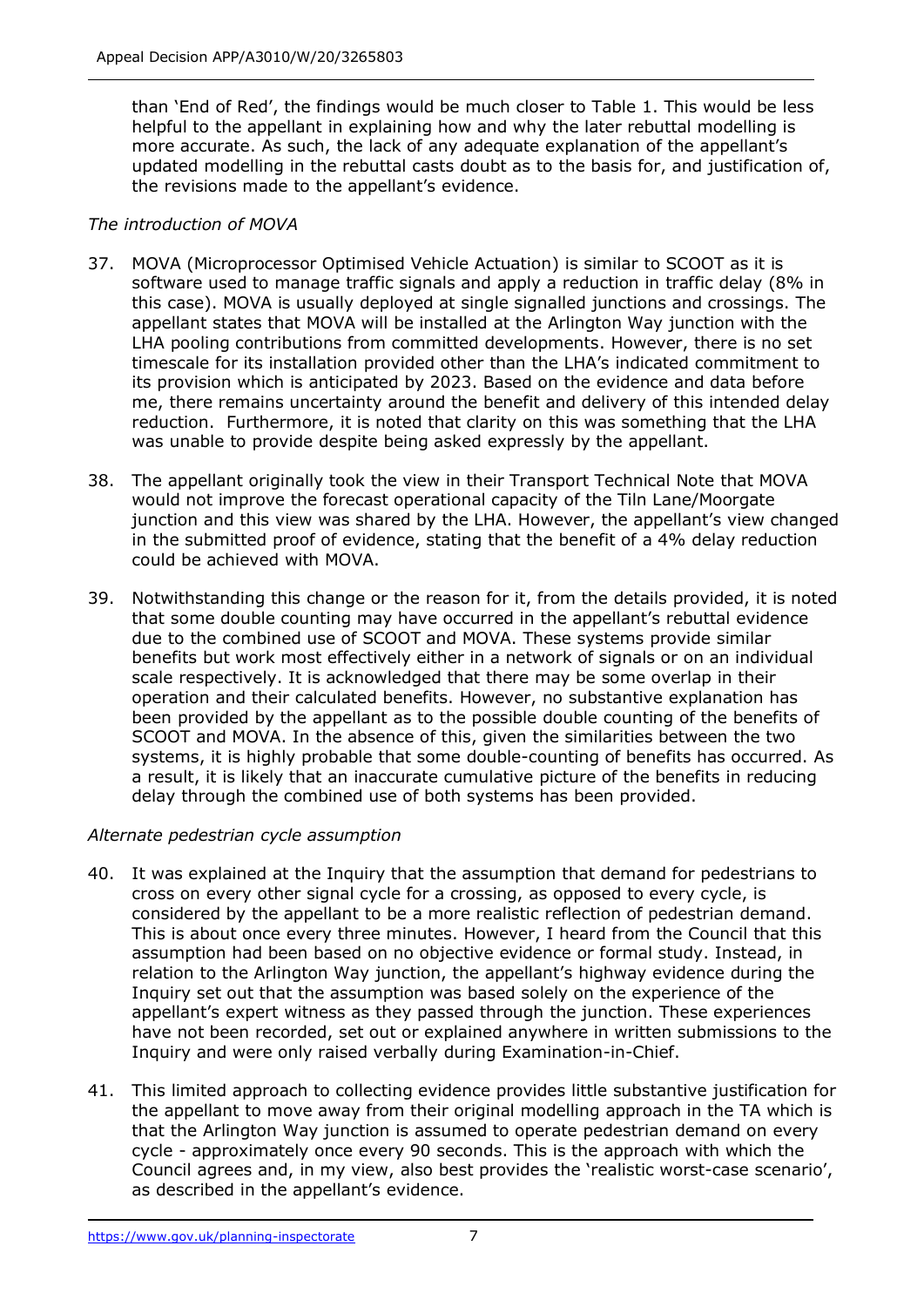42. Based on the evidence presented, I find the assumption of pedestrian demand on every cycle to be a more appropriate approach to model, as far as is reasonable, the realistic worst-case scenario in any traffic modelling or junction capacity work. This ensures it is robust and resilient to all likely events and provides the best available analysis of possible outcomes and impacts. Accordingly, the pedestrian crossing demand assumption most suitably and appropriately applied is that set out in the appellant's original assumption in the TA. Whilst it is acknowledged that pedestrian demand is not the same at every crossing, I consider the application of this higher frequency pedestrian demand cycle to be the most appropriate assumption to reflect the realistic worse-case scenario in this case.

## *Amendment of the inter-green period*

- 43. The appellant's fourth reason for refining the traffic modelling in their rebuttal relates to amending the inter-green crossing time at the Arlington Way junction down from 12 seconds to 8 seconds. The inter-green period was explained as the time from the end of the 'green man' stage of a crossing signal cycle until the crossing is clear of pedestrians. It is noted that a pedestrian crossing detection system also adjusts the time given to the 'green man' stage of the cycle along with the inter-green period. Moreover, the purpose of the detection system is to minimise the time given to the stages identified in the cycle. However, as with SCOOT and MOVA, as the detection system results in variable cycle times, it is difficult to model with any accuracy.
- 44. The standard approach for assessing the inter-green period is based on the distance of the crossing at a junction. Taking this into account, it is noted that the length of the crossings at the junctions has not changed since the original assessment. Also, the appellant has not provided the calibration document used to reach an inter-green period at the lower end of the LHA's recommended range of 5-18 seconds.
- 45. Notwithstanding the above, the appellant adjusted the inter-green period for the Arlington Way junction down to 8 seconds indicating that this was selected as a reasonable average to reflect the use of the crossing detection system. However, other than this, the reasoning for applying such a reduced period in this case - and not following the standard approach regarding crossing distance - has not been made clear. Furthermore, it is noted that the view of the LHA is that 12 seconds should be used in applying the inter-green period to any such assessment. Therefore, from the evidence provided the appellant's approach appears to have been based only on informal anecdotal observations and assumptions, rather than on documented evidence or on an accepted standard approach.
- 46. In that context, I also note that Tiln Lane/Moorgate junction, at just 8 metres, is a significantly shorter crossing than the Arlington Way junction which is 14 metres. The appellant's stance set out at the Inquiry was that the inter-green period for the shorter Tiln Lane/Moorgate junction crossing had been revised down to 9 seconds. However, in doing so, this results in a longer inter-green period identified for a significantly shorter crossing than that at the Arlington Way junction. Whilst intergreen periods may differ between crossing cycles and crossings, I have been provided with no reasoned or justified explanation for this inconsistent approach or analysis. As a result, this casts uncertainty over the robustness and consistency of the appellant's evidence and approach in this regard.
- 47. Having considered each of the four reasons set out by the appellant, I find difficulty in relying upon any to provide a reasonable justification to support the appellant's amended evidence and approach with any degree of certainty. Each reason has been identified as over-optimistic, uncertain and unsubstantiated. As a result, in my view,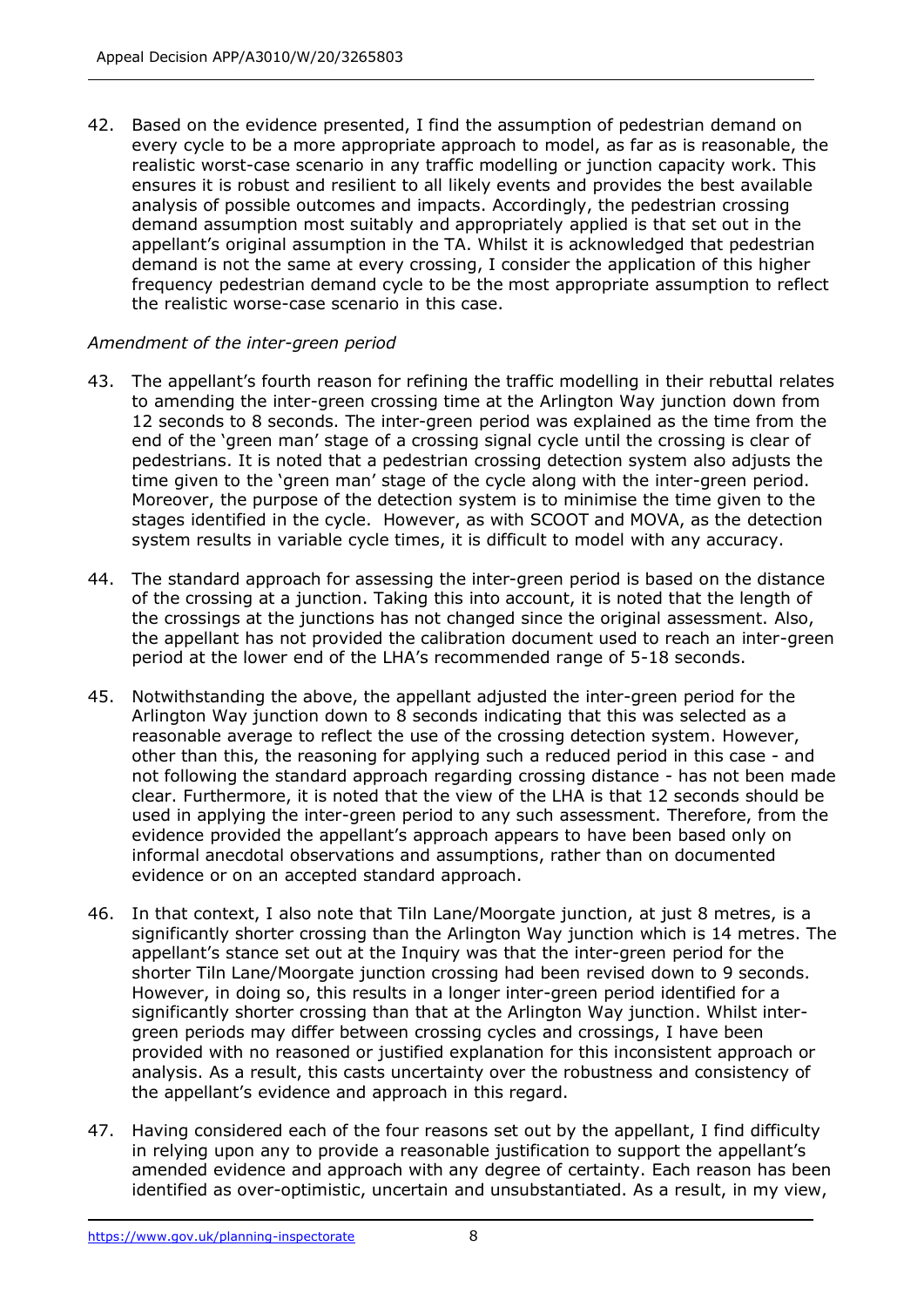with the exception of MOVA, the appellant has not adequately identified the benefit and contribution that each of the assumptions makes to reducing delay and traffic queue length in Table 4 of the appellant's rebuttal. Accordingly, I find that were I to discount one or all of the factors identified, I am unable to clearly determine what the singular or in combination effect that each would have on queue lengths.

48. With regard to traffic flow, the scheme would have a severe adverse impact in terms of the cumulative traffic generated at key junctions, particularly Tiln Lane/Moorgate, and on the local highway network and would lead to additional traffic on the highway network. The appellant's traffic modelling evidence supporting the scheme is incomplete, incorrect and therefore unreliable. It omits a significant element of the assessment in terms of traffic queuing. This was identified from the appellant's own evidence and its impact has not been fully incorporated and assessed. As a result, I find the appellant's evidence to be undermined to such a degree that it is unable to provide a full, clear and reasonable assessment of traffic impact or give sufficient support to the scheme. It therefore does not provide substantive reassurance that the scheme would have no significant or unacceptable impact on traffic flow and highway safety at the Tiln Lane/Moorgate junction and on the local highway network.

## *Tiln Lane*

- 49. Highway safety on Tiln Lane is a significant concern of the Council, residents and interested parties. The primary focus of concern is centred on Tiln Lane between Palmer and Bigsby Roads, close to Carr Hill Primary School and the adjacent streets of Elmwood Close and Richmond Road. The amount of traffic generated in this area, particularly at school drop off and pick up times, has raised a number of concerns.
- 50. I have read representations from residents and other interested parties describing how, at busier times of the day during school drop off/pick up times, the presence and volume of vehicles parked on the side of the street can force motorists into dangerous manoeuvres such as three point turns using driveway entrances. This results in vehicles crossing footways, often in gaps between parked vehicles. It is also noted that manoeuvres such as these resulted in the accidents referred to.
- 51. I have also read and seen how parked vehicles on either side of Tiln Lane at school times can cause pedestrians to walk around cars and out onto the highway. This is due to limited space available for pedestrians to proceed on the footway as parked vehicles straddle the path and the highway. This activity is also undertaken by children and adults with pushchairs. In addition, vehicles have been observed to brake suddenly and undertake turning manoeuvres in the highway on Tiln Lane and within its junctions with side streets, often in search of a parking space. Parked vehicles have also been observed positioned on the corners of the Tiln Lane/Richmond Road junction resulting in limited visibility for vehicles seeking to turn on to Tiln Lane and for pedestrians seeking to cross the road.
- 52. During school drop off/pick up times, there is significant non-school traffic using Tiln Lane in both directions such as heavy goods vehicles (HGVs), vans, buses and coaches. HGVs use Tiln Lane to avoid a low bridge at Welham and I have observed about 10 separate HGV movements along Tiln Lane during the school pick up period. Other large vehicles such as buses and coaches also pass through the area when there is a high level of on-street parking, school bus activity and a significant number of pedestrians, including children, crossing Tiln Lane at several different points. From what I have seen, most people crossing are often hidden from the view of those using the highway, only emerging into sight quickly from between parked vehicles. Overall, in my view the combination of activities that I have described results in significant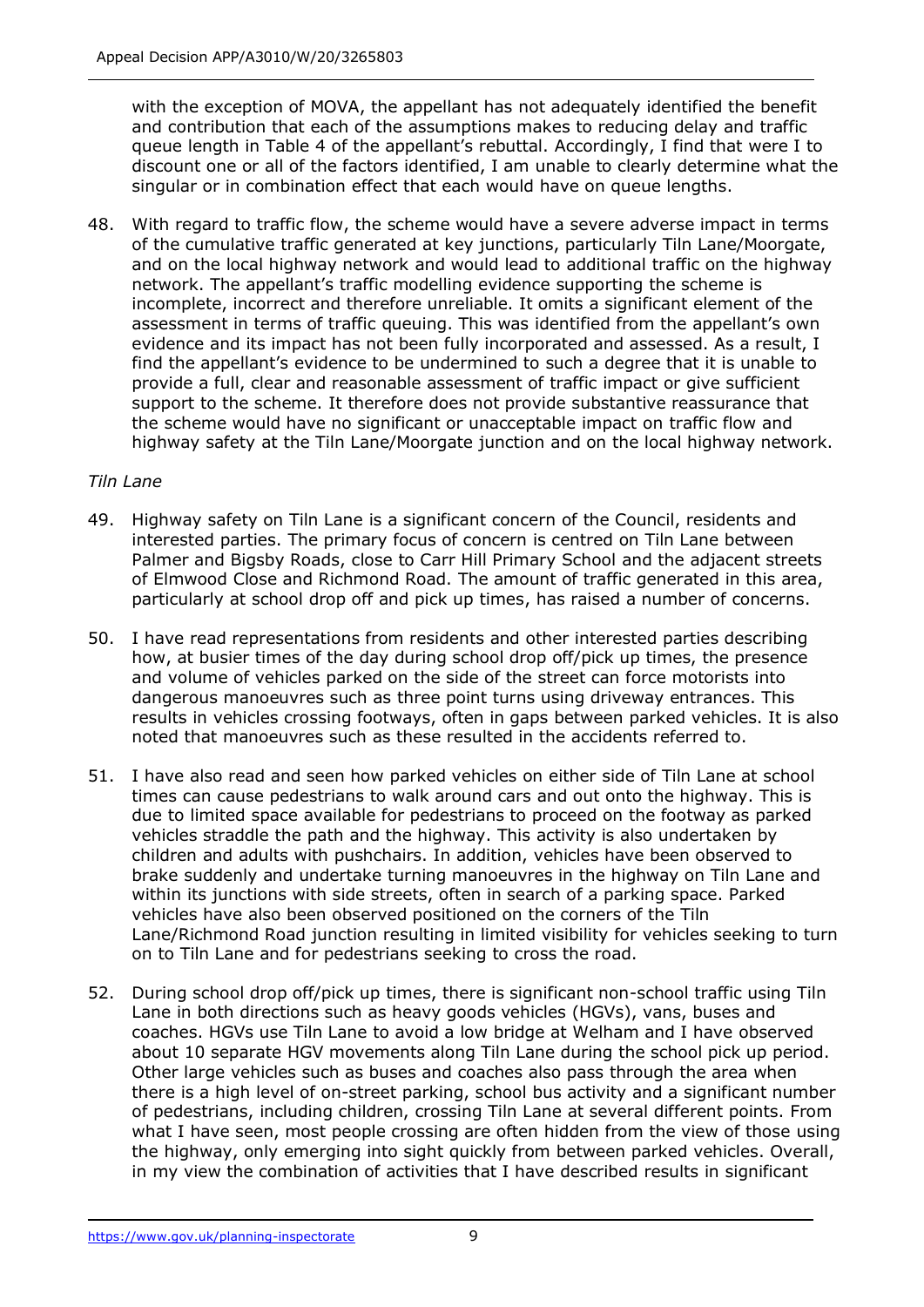congestion and a high level of conflict between vehicles and pedestrians on Tiln Lane for two significant periods of the day.

- 53. The main parties agree that the scheme would add further traffic on to the local highway network. Based on the layout of the local road network, the scheme would likely generate an increase in traffic movements on Tiln Lane owing to the access points for the appeal site at Palmer Road and Bigsby Road. In my view, and in the absence of any refutable evidence to the contrary, this would likely result in a significant proportion of traffic from the appeal site using Tiln Lane, passing the primary school. At least, there would be nothing to prevent this. The question, then, is whether such an increase in traffic levels here and on the adjacent streets would increase the risk of accidents happening.
- 54. Tiln Lane is of a standard highway design, includes footways on both sides, has street lighting and does not have an unusually high accident rate. Furthermore, the main parties agree that there is no evidence of an existing safety issue involving the crossing of Tiln Lane, that there is nothing inherently unsafe about the highway and that it can be crossed safely. Notwithstanding this, there is evidence that the area has experienced a number of incidents in recent years and an accident record has been submitted summarising these. There have been three recorded accidents in the area close to the primary school with two resulting in severe injury and, sadly, one fatality involving a school child. At the Inquiry, I was told that this was understood to be the only fatality outside a school within the local education authority area in a significant number of years. I also note that one of the other two accidents was also associated with the primary school.
- 55. The Council identified from the accident records that the incidents associated with the school involved pedestrians struck by vehicles on the footway. The Council contends that the similar nature of these accidents is associated with the way Tiln Lane is used. From what I have seen and read, this relates to aspects such as vehicle turning manoeuvres in the highway and also using driveways to do so, vehicle parking partly on footways and the highway and the volume and interaction of traffic along Tiln Lane at busier times of the day. The appellant takes the view that no common cause of the accidents can be identified other than each incident resulted from driver error.
- 56. Whilst I do not have full details of the accidents before me, it is evident that the two school-related incidents, including the fatality, involved a pedestrian being struck by a vehicle on the footway, an area where vehicles are not normally expected to be. On the appellant's point regarding driver error, it could be argued most accidents involve an element of driver error. Therefore, whilst I accept that individual incidences of driver error are difficult to mitigate against, I disagree with the appellant's point that more traffic in an area does not increase the propensity for incidents of driver error to occur. In fact, I find it to be quite the opposite. As such, where traffic levels are not increased in an area, the propensity for incidents of driver error, on the balance of probability, is also not likely to increase.
- 57. The recorded accident rate for Tiln Lane is agreed as not being unusually high. Indeed, with three accidents identified in the area over a period of years, this would seem to be so. However, when considering the severity of those accidents which have resulted in serious injury and a fatality, whilst the quantity may be low, the serious nature of them is significant. Other than accident records, there is no technical evidence regarding highway safety on Tiln Lane specifically. Notwithstanding this, significant safety concerns have been identified around how the highway is used and the activity of road users and pedestrians during busy periods.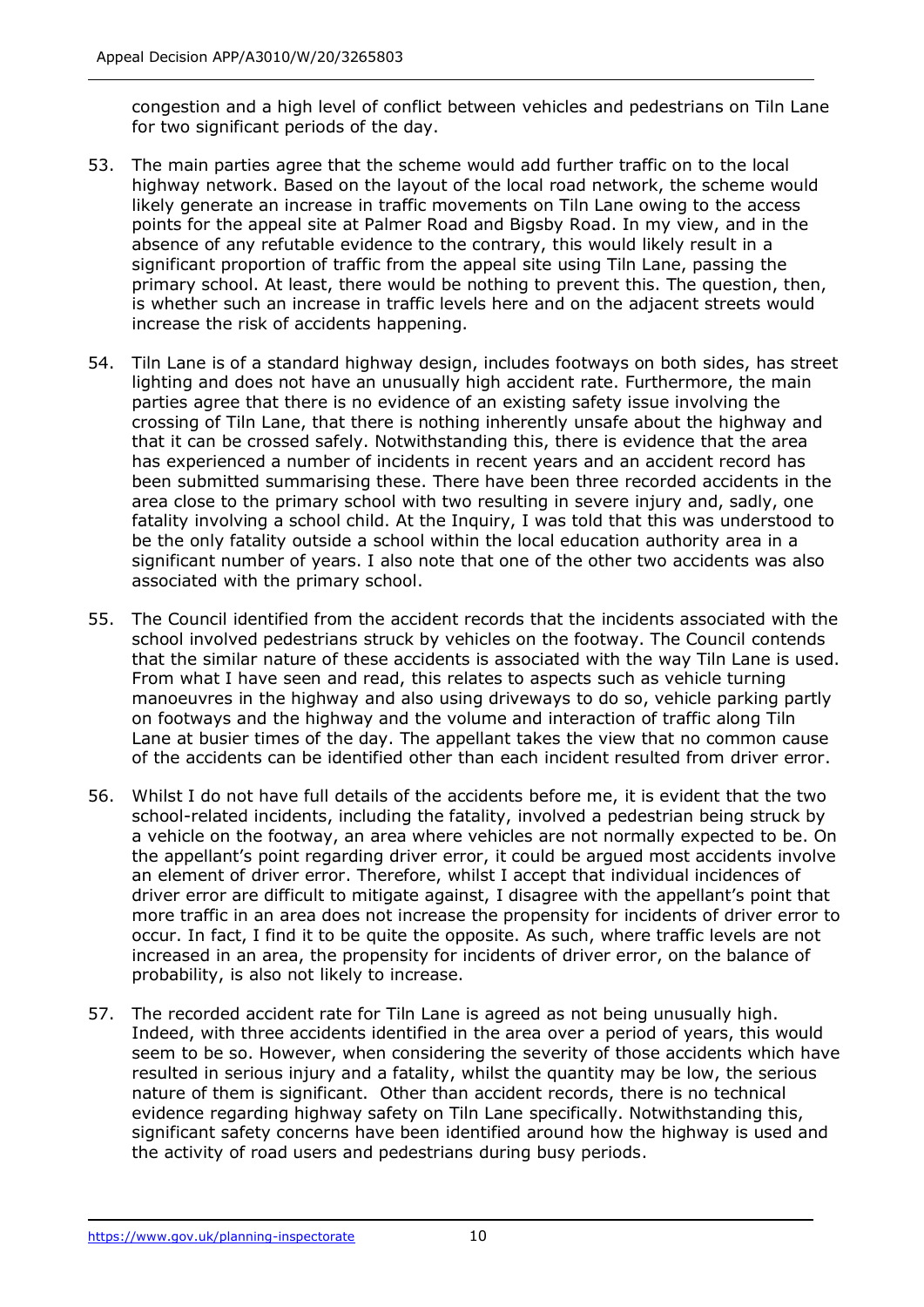- 58. Whilst not supported by any technical study, modelling or analysis, the resident representations are based on real-life observations and experiences of those living in the area. As such, they add to my own highway safety concerns about vehicle and pedestrian conflict, both on the highway and the footway, and the increased potential risk of accidents as a result of an increased volume of traffic and activity on Tiln Lane. These concerns are particularly heightened by the agreed acceptance of both main parties that additional traffic on Tiln Lane would result from the appeal scheme.
- 59. My observations in the local area confirm to me that the representations from residents and interested parties on highway safety are well founded. Furthermore, they have not been disputed by the appellant. The appellant states that whilst third party representations are material, without substantive supporting evidence they cannot attract any material weight. I find that these representations and my observations of the issues raised provide that substantive supporting evidence and are therefore material considerations.
- 60. The LHA states that, with suitable mitigation, the appeal scheme would have no significant adverse impact on highway safety. However, the LHA does acknowledge that there is a safety issue with Tiln Lane as it has sought  $£12,000$  from the appellant to provide a school crossing patrol across Tiln Lane for an initial three-year trial period. Whilst it is for debate whether this specific provision is necessary, appropriate or effective to mitigate the identified harm, it is noted that the LHA has also made a subsequent request to broaden the scope of the contribution to provide other unspecified highway safety measures in the area.
- 61. Whilst the LHA supports the appeal scheme, I have seen and read evidence identifying several issues in the area which lead me to have significant concerns about highway safety issues on Tiln Lane. These issues exist regardless of whether they result from highway design or user behaviour, therefore relating to enforcement measures. Were the scheme to place additional traffic onto the local highway network, including Tiln Lane, it would exacerbate current highway safety issues and lead to an unacceptable impact on highway safety. Moreover, it is my view that the mitigation measures proposed would be insufficient to adequately address the significant and unacceptable highway safety impact and harm identified.

## *Bigsby Road*

- 62. The Council's initial concern that Bigsby Road would not provide a safe and suitable means of access to the appeal site is no longer a matter of dispute between the two main parties. Further discussions have led to an agreement within the updated Highways Statement of Common Ground [**G2** - Version R2.7: April 2021] confirming this. As such, the reason for refusal is no longer pursued by the Council.
- 63. Based on the evidence and my observations, I find the effect of parked vehicles on the flow of traffic along Bigsby Road to be limited, even at busy periods during school drop off/pick up times. Moreover, at other times of the day, on-street parking on Bigsby Road appears not to be as prevalent and, as such, its impact is minimal.
- 64. Concern also relates to the narrowness of Bigsby Road close to its junction with Tiln Lane. The reduced width of the highway here, for around 50 metres, restricts the ability of vehicles to pass each other and park safely on the highway. As I observed, there are no parking restrictions at this location. At one point, a bus was parked within the narrow section of the highway prior to arriving at the primary school to collect children at the end of the school day. The result was that vehicles were unable to pass the bus and travel through the narrow section of Bigsby Road freely and easily, often having to wait for oncoming traffic unable to pass the bus until it left.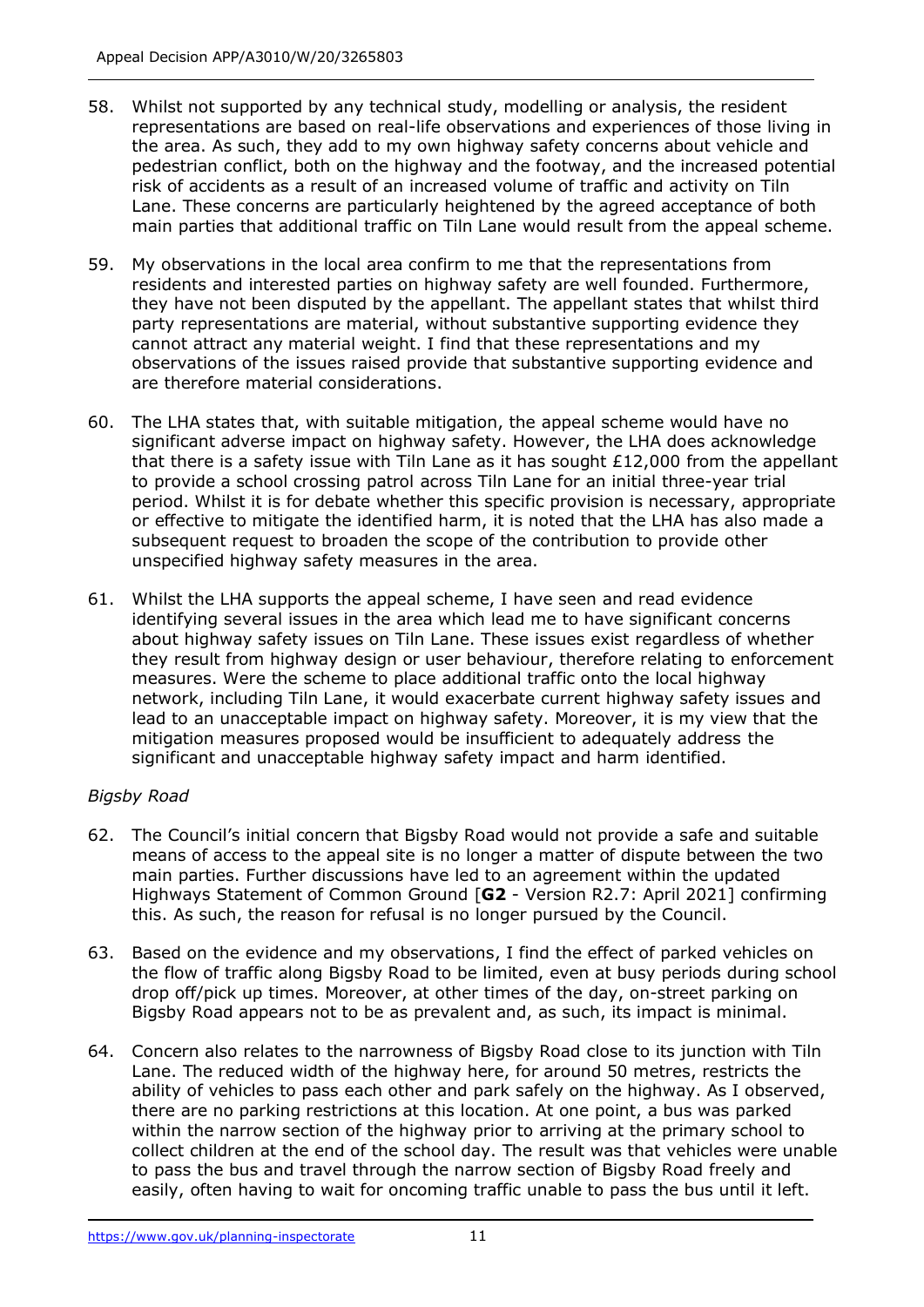At the Inquiry, it was confirmed that this section of Bigsby Road is part of a bus route but the number of services per week is currently very low. Nonetheless, it also forms part of a loop route via Palmer Road, Cornwall Road and Bigsby Road for school buses dropping off and collecting children at the primary school.

- 65. The appellant's evidence indicates that Bigsby Road, at 6.7 metres (m), meets carriageway width recommendations for two large vehicles to pass one another, as set out in the Manual for Streets (minimum width of 5.5m). This is also the case when applied to the narrow section of Bigsby Road (5.5m). However, it is noted that the highway has no parking restrictions in place. Therefore, there is potential for significant conflict between parked vehicles and traffic flow on the narrow section of Bigsby Road. Furthermore, the appellant's evidence identifies that, based on a review of the current Nottinghamshire County Council (NCC) Highway Design Guide, a minimum carriageway width of 6.2m is required on bus routes. That being the case, I note that whilst the main carriageway of Bigsby Road would meet this requirement, the narrow section of it, at just 5.5m wide, clearly would not.
- 66. The Manual for Streets offers only recommendations for carriageway widths, not requirements and the NCC Highway Design Guide provides local design guidance. Nonetheless, based on this evidence, I am not sufficiently reassured or satisfied that the concerns I have identified above regarding Bigsby Road have been adequately and appropriately addressed.
- 67. It is acknowledged that the matters of dispute between the main parties regarding Bigsby Road are now indicated as resolved and that the appeal scheme seeks outline permission which includes details of access. The appellant has stated that the scheme would provide safe and suitable highway access for sustainable transport modes, including buses, and it has been identified that any future public transport services to and from the site would likely use the narrow section of Bigsby Road. However, other than the updated statement of common ground, I have no evidence before me regarding any specific proposed mitigation measures or highway works to Bigsby Road to improve public transport access and provide a safe and suitable means of access to the appeal site in this respect. Therefore, in my view, the impact on traffic flow and highway safety of unrestricted on-street parking within the narrow section of Bigsby Road has not been satisfactorily addressed.

## *Conclusion on traffic and highway safety*

- 68. The identified adverse impacts of the scheme on traffic flow and volume, junction capacity and highway safety would be significant. In my assessment, it would have adverse impacts on the local highway network for lengthy periods daily. The traffic impacts would result in harm particularly in the AM and PM peak hours. Impacts relating to highway safety on Tiln Lane would focus on school drop off/pick up times which do not fully correspond with the identified peak hours for traffic modelling purposes. As a result, these significant adverse impacts would be clearly evident for substantial parts of the day.
- 69. Moreover, the increase in traffic on Tiln Lane and the local highway network would inevitably lead to increased conflict between vehicles and pedestrians, particularly at certain busy times of the day. This would not only increase the potential risk of accidents but also have an unacceptable impact on highway safety on Tiln Lane and the local highway network. As such, I find that the combination of all these factors would result in a severe adverse impact on traffic flow and have an unacceptable impact on highway safety.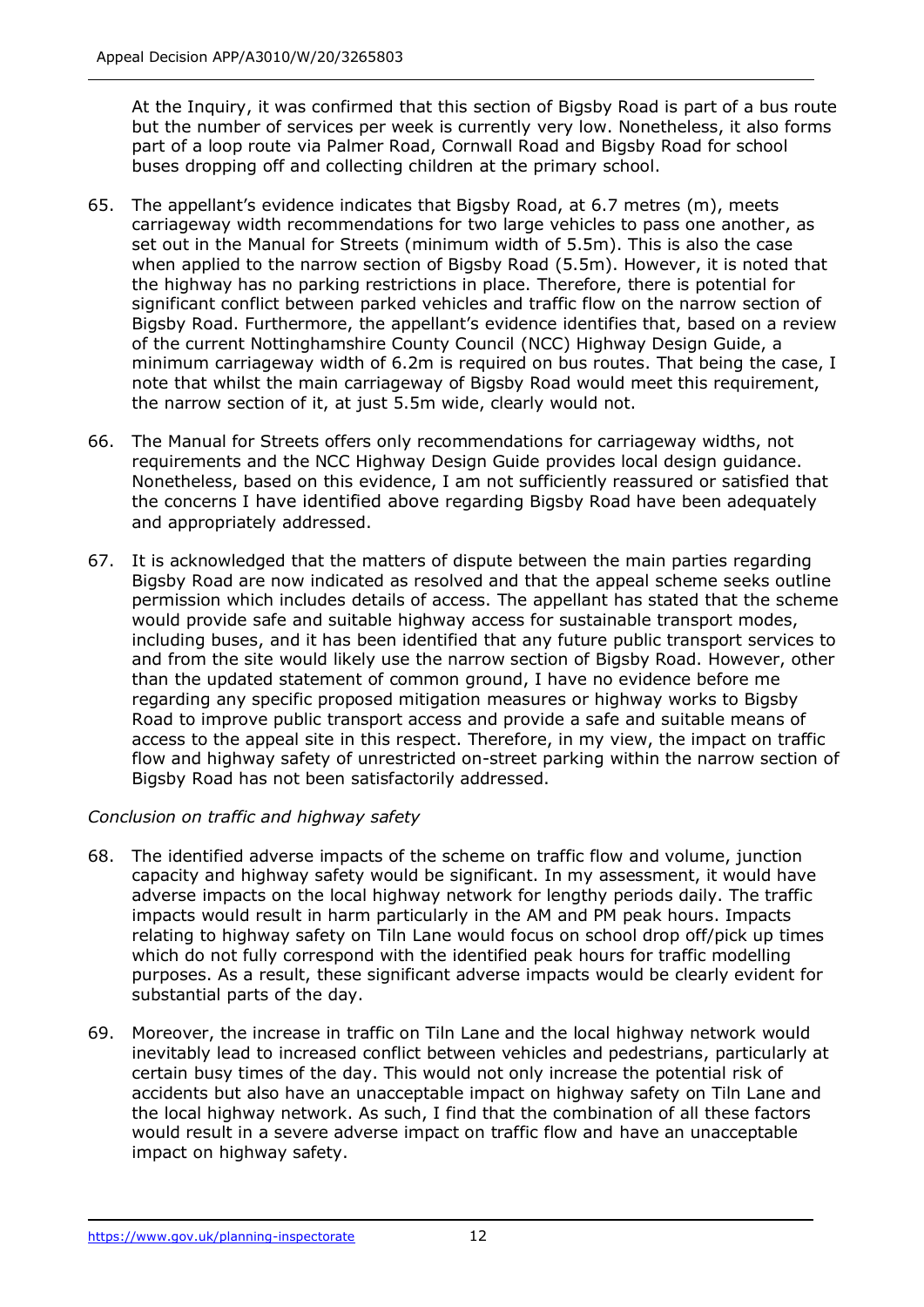70. Consequently, having had due regard to the above and all other related matters, I conclude that the appeal scheme would have a severe cumulative effect on the free flow of traffic on the local highway network and the Tiln Lane/Moorgate junction in particular. It would also have an unacceptable impact on highway safety on Tiln Lane and the local highway network. Therefore, it would be contrary to Policy DM4 of the CSDMP and Paragraphs 108 and 109 of the Framework.

## **Landscape Character and Visual Impact**

- 71. The appeal site is located adjacent to the settlement edge of Retford with open countryside to the west, north and east. From all I have seen and read, I consider the site to be predominantly rural in character and appearance. It is positioned on a softened rural settlement edge resulting from substantial boundary planting along the existing low-density built form and sloping topography away from the settlement. Furthermore, the site forms part of a wider open landscape which mostly consists of mixed open farmland.
- 72. The Council accepts that there is compliance with Core Strategy policies relevant to the issue of landscape. As such, there is no dispute that the appeal scheme respects landscape character in accordance with Policy DM4 (Part B(i)) and has been designed so as to be sensitive to its landscape setting in accordance with Policy DM9 (Part C). However, on the latter point, the scheme is for outline consent with details on design, landscaping and layout reserved for subsequent approval. As a result, I give little weight to that point as the submitted layout plan is illustrative only and may change.
- 73. The appeal site has no formal designation as a 'valued landscape' in terms of Paragraph 170 of the Framework. However, the site does contribute to, and forms part of, a locally valued landscape by residents and the local community. The 'valued landscape' in this context relates to its local amenity value, its character, how it is experienced by local people and its contribution to that experience. As such, although not part of a formally designated 'valued landscape', its value to local people should not be automatically diminished or limited as a result.
- 74. Further to this, the Council's assessment of the landscape value of the site is supported by the Local Plan Site Allocations: Landscape Study 2019 [**I6**]. The findings of that Study align with the detailed landscape analysis provided to the Inquiry by the Council. I acknowledge that the findings of the Study relate to a wider landscape area than just the appeal site and forms part of the yet to be tested evidence base for an emerging Local Plan. However, this does not necessarily mean those findings have limited or no relevance to a landscape assessment of a site within the local area or limit any support it may lend to it.
- 75. Although not cited in the reasons for refusal, Policy DM9 of the CSDMP was identified as being relevant in the Officer's Report on the scheme. Policy DM9 makes express reference to landscape policy zones within the local Landscape Character Assessment (LCA) [**I5**]. Whilst that document makes no attempt to systematically identify landscape value, it does record the landscape sensitivity of policy zones.
- 76. The appeal site lies within the Idle Lowlands Policy Zone 08 (PZ8) [**I5e**] which carries the highest designation of 'Conserve'. This equates to a ranking of 'high' sensitivity and 'good' condition. PZ8 is recorded as having a moderate level of landscape sensitivity by the Council. However, the zone covers a wide area stretching away from the north eastern edge of Retford. The Council accepted that landscape sensitivity will not be uniform across that wider PZ8 area. This is a reasonable position to take and one with which I agree.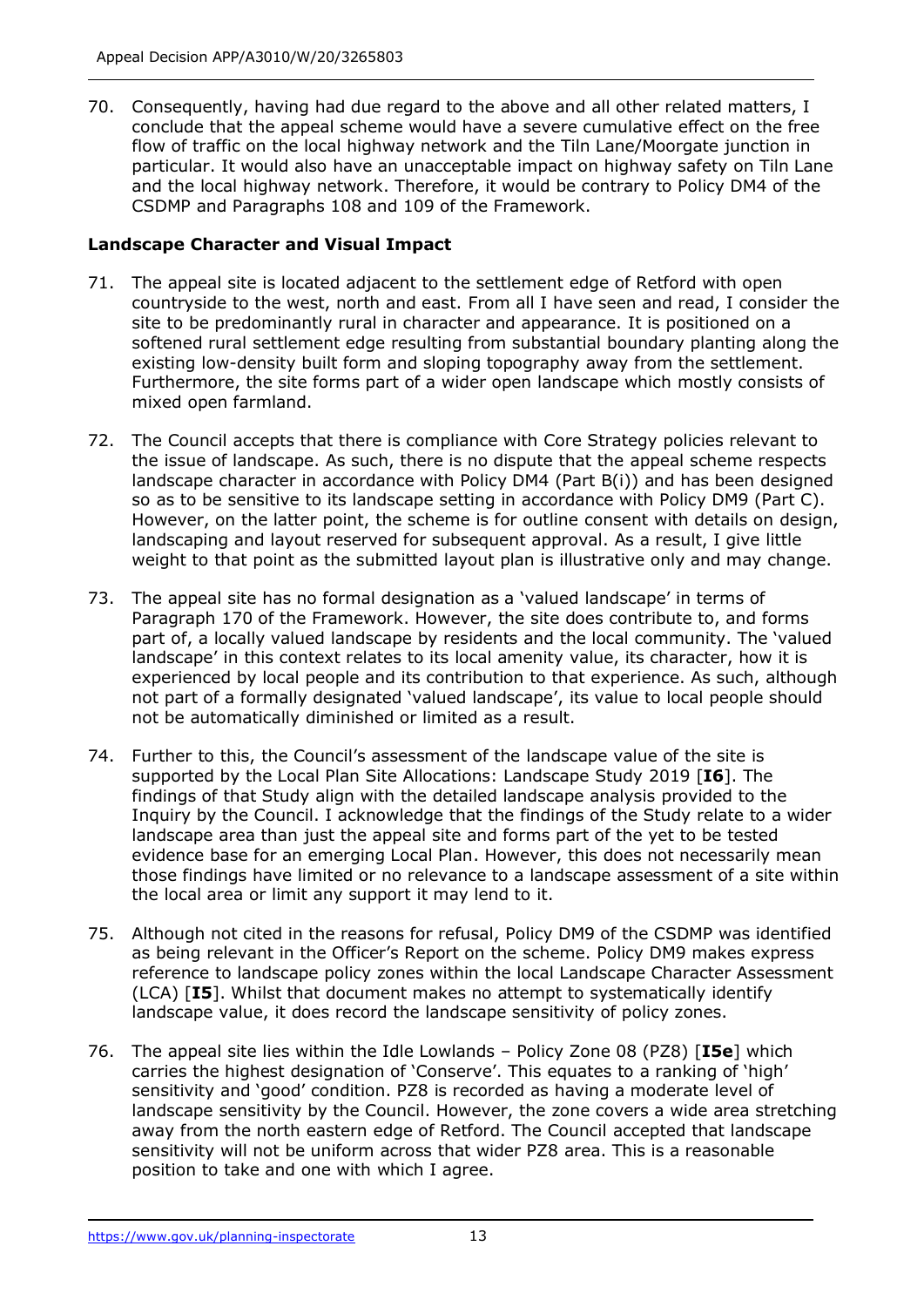- 77. Amongst the "Landscape Actions" for PZ8, the LCA seeks conservation of the open rural character of the landscape, "by concentrating new development around the north eastern fringe of Retford." It is accepted that this is an indication that the LCA considered that part of PZ8 to be less sensitive to development. This accords with the appellant's view which assesses sensitivity here as 'moderate/low' owing to the influence of the settlement edge.
- 78. By contrast, the Council's assessment maintains a 'moderate' level of sensitivity for the appeal site. The difference in the two assessments is marginal. The Council accepts that the appeal scheme is in general accord with the LCA, including the landscape actions for PZ8. Despite this, the Council's overall conclusion is that there is a moderate level of impact on landscape character. The appellant contends that even that conclusion over-states the landscape impact as the Council narrows its focus on impacts at site level rather than more widely across PZ8.
- 79. In almost all cases involving the development of a greenfield site, there will inevitably be material change at site level. In this case, elements of the landscape will be lost, such as parts of two fields, whilst other landscape features will be retained and enhanced such as hedgerows and associated ditches. However, the appellant states that the proper approach to assessing impact on landscape character is to conduct the assessment in the context of the relevant landscape character area – in this case, PZ8. On that basis, it is argued, the effect would not be moderate but minor, in accordance with the conclusion of the appellant's assessment, the conclusions of the Council's appointed landscape consultants, VIA and the Council's officers.
- 80. Several assessments, studies and critiques have been submitted in evidence by both main parties and I have had regard to them all. It is noted that not all the identified pieces of landscape assessment work had a similar scope or remit. For example, the Council's landscape consultant at the application stage (VIA) was commissioned to undertake only a limited review of the appellant's existing LVIA. This is an entirely different exercise to the more comprehensive LVIA commissioned by the Council for the appeal. As such, any direct comparisons of professional judgements are difficult to discern between the two assessments. Notwithstanding this, I note that the review of the appellant's LVIA for the Council at the application stage 'agreed' with a finding which the LVIA did not actually reach.
- 81. From the evidence, it is also noted that development could occur in other urban fringe locations around Retford which would be less sensitive and within a lower designated Policy Zone than the appeal site. As such, those locations could be considered as more appropriate for development.
- 82. The several submitted assessments show differences in judgement regarding landscape issues. This is not unusual and reflects the subjective nature of such assessments. In this case, differences in judgement between the main parties on landscape impact primarily relate to the following four themes.

## *Experience*

83. This relates to the importance placed on the experience of the viewer as they move through the landscape and the effect of the appeal scheme on that. Having had regard to the views of both main parties and the submitted evidence, in my view, the site is presently experienced as an open rural landscape. As the viewer moves north along Footpath 22 (FP22) their experience of their surroundings becomes more rural. The site therefore provides an important transitional visual experience of moving from the low density, built form of the Retford settlement edge to the open rural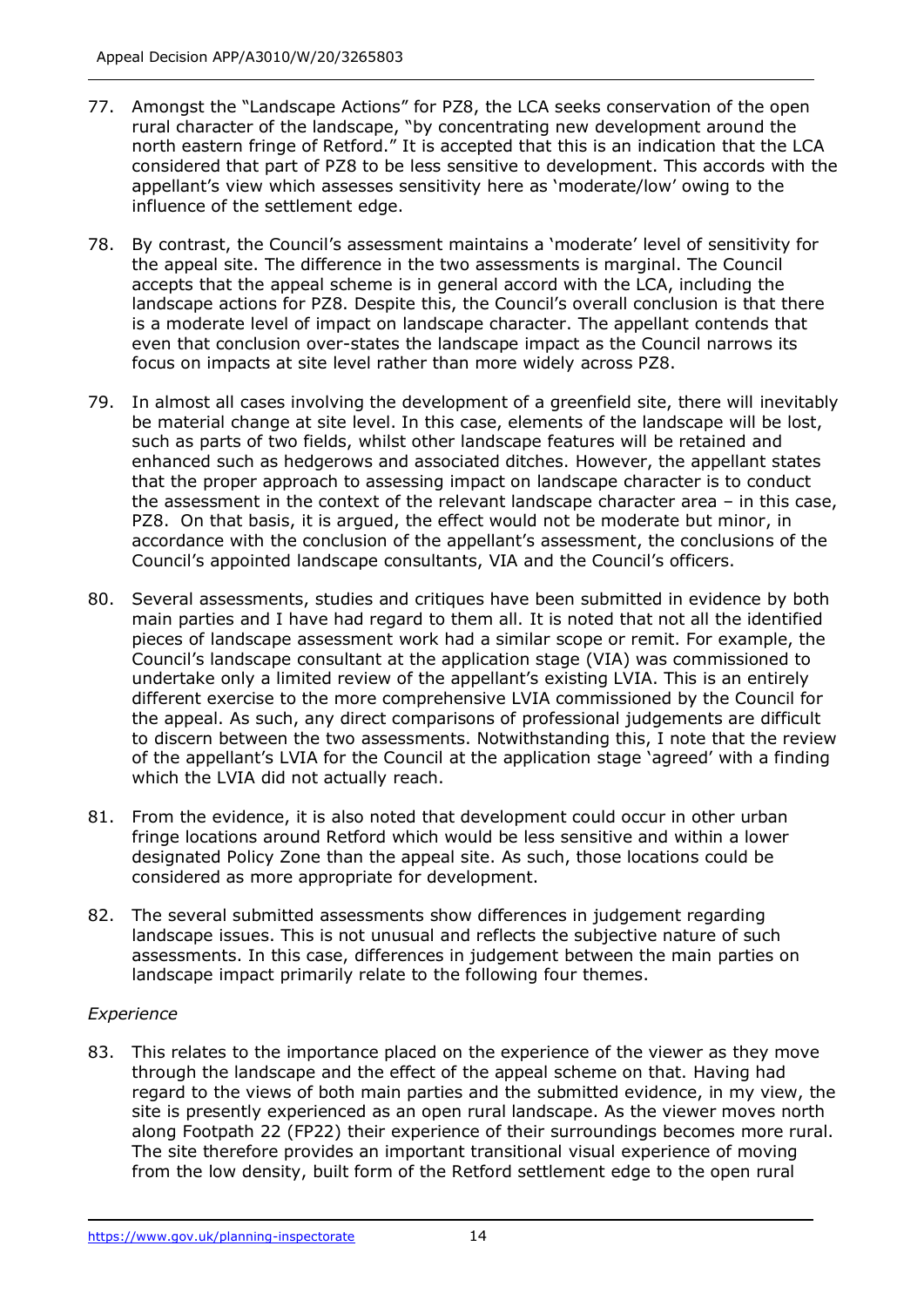landscape and countryside. This would be substantially diminished and irrevocably changed by the scheme.

84. Furthermore, the scheme would be unlikely to replicate this transitional relationship and experience between the character of the existing settlement edge and the open rural countryside through the proposed development. Therefore, it would result in significant visual harm in terms of how the site and surrounding area is experienced, particularly in terms of that visual and physical transitional role.

## *Settlement edge*

- 85. This relates to the visually soft nature of the settlement edge and the impact of the appeal scheme on it. The scheme would clearly change the character and appearance of the existing settlement edge. It is currently viewed as a softened edge due to the low density housing screened by mature and substantial trees and large hedgerows. This results in a settlement edge that draws from the features of the landscape and limits or softens the visual and physical contrast between the built form and rural character of the local landscape. Notwithstanding the indicative boundary landscaping proposed in mitigation along the edge of the appeal scheme, in my assessment, this would not replicate or suitably replace the softened nature of the settlement edge which exists particularly adjacent to the Bigsby Road access point.
- 86. The scheme would not be an 'acute' encroachment into the landscape between Retford and Clarborough as the Council states. However, as I have observed, it would appear as a substantial extension into the countryside and which would result in an inappropriate extension visually due to the sloping topography and open character of the landscape. It would protrude substantially beyond the existing physical and visual edge of Retford and possibly also the existing ridgeline when viewed from the north and north east depending on the height of the proposed dwellings. This protrusion would be more visually prominent when viewed from those points to the north owing to the sloping topography of the site from south to north and away from the existing settlement edge. As a result, the existing softened settlement edge would be lost. This would be significantly detrimental to the landscape character and appearance of the site and the local area.
- 87. As the scheme seeks outline consent, I do not have the detail of the proposed landscaping and layout before me. Nonetheless, from the evidence I do have, I find that the adverse impact of the scheme on the character of, and the visual change to, the settlement edge in short and medium range views from the north and north east, would be significant and unacceptable.

#### *Uncharacteristic*

- 88. This relates to whether the nature of the development would be characteristic of the area and in keeping with the wider settlement and landscape or would lead to the loss of key localised features. At the Inquiry, the appellant stated that the scheme would predominantly comprise of two storey dwellings. This was illustrated in sketch drawings submitted in the appellent's evidence and to which I was referred. Existing dwellings adjacent to the site are a mix of individually designed one and two storey detached properties, particularly along the settlement edge west of Bigsby Road, which are positioned on good sized plots. Moreover, the open rural character of the countryside and landscape and its transitional interaction with the existing settlement are intrinsic aspects of the character of the area to which the site forms a part.
- 89. I do not have any detailed, finalised proposals for house types, building heights and layouts for the appeal scheme before me as the proposal seeks outline consent.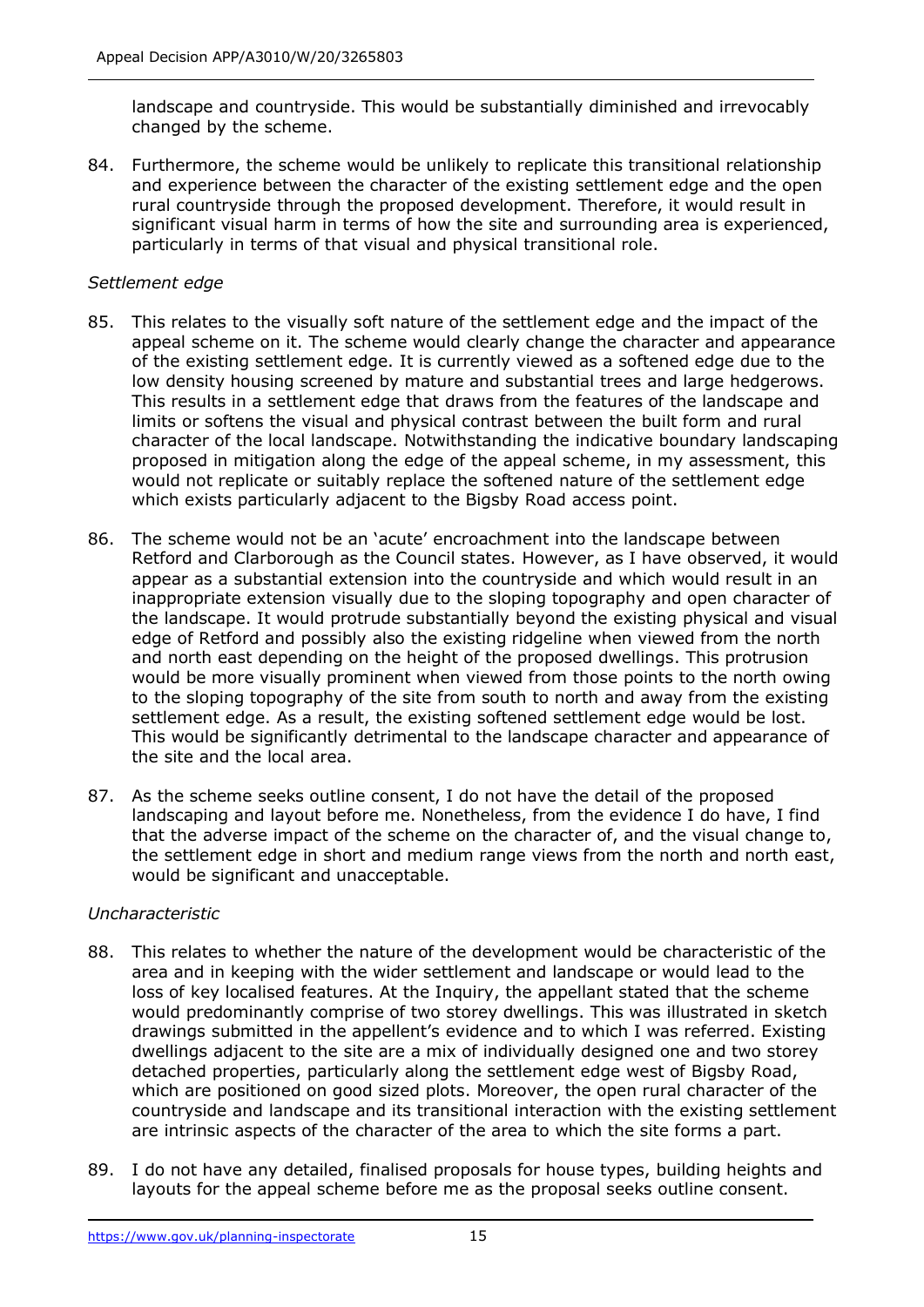Nonetheless, from what I have seen and heard, given the location and proposed scale of the scheme and noting the illustrative plans and visuals provided, I find it unlikely that it would be characteristic of, and in keeping with, its existing surroundings in terms of the aspects I have described.

90. Therefore, the scheme would be uncharacteristic and discordant with its surroundings in terms of the open rural countryside landscape and the adjacent low-density development of individually designed properties present on the existing settlement edge. As such, it would inevitably, but significantly, harm the character of the landscape and surrounding area which would also be partially lost as a result.

## *Mitigation*

- 91. This relates to the assessment of whether the mitigation proposed would effectively replicate or replace the intrinsic value of what is an inherently rural site. I note the appellant's points that mitigation will limit the inevitable adverse landscape impacts of the scheme and provide facilities and spaces that otherwise would have not been publicly available including the public open space and landscaped corridors. However, whilst this and substantial boundary landscaping can be provided, such measures cannot replicate or adequately replace the loss of value that the site has to the local community as part of an open rural landscape. Furthermore, in my view, such mitigation as indicated in this appeal would not adequately replicate or replace the key local features and characteristics of the site and its surroundings, including the existing 'soft' settlement edge, substantial hedgerows and planting and its transitional role from low-density settlement edge to open rural landscape.
- 92. Although the appeal site is not part of a designated valued landscape in the terms of the Framework, it is clearly a locally valued landscape for residents and users of the countryside in the surrounding area. The site makes a key contribution to that local value through the public rights of way present, its proximity to the settlement edge and the transitional role between the urban and rural character that it provides. From all I have seen and read, the local value placed on the site is substantial and the mitigation proposed would not make the impact of the scheme acceptable.
- 93. Taking into account the combined assessment of the four themes above, it is my view that the adverse impact of the scheme on the experience of the site and local area by local people, and the impact it would have on the character of the settlement edge and wider landscape, is significant. The presence of dwellings here would appear as an incongruous imposition of built development in the open countryside and would erode the currently gentle transition from the built form of Retford's settlement edge to the open countryside around it. Although residential in nature, there is nothing substantive before me to support the view that the appeal scheme would be a characteristic addition to the local area or landscape. Moreover, the proposed mitigation relating to landscaping and boundary planting would be insufficient to appropriately replace or replicate the key local features and characteristics of the site and its surrounding landscape.
- 94. Given that the impact of the scheme would be felt most keenly by local residents and those who experience the site and area daily, I have taken into account all resident representations on these matters as well as the submitted landscape evidence. Notwithstanding the appellant's view that such impacts would be 'common place' or 'localised', these impacts are of great significance to those who would be affected most by the scheme and are a material consideration in this appeal. As such, I consider this approach to be reasonable and appropriate.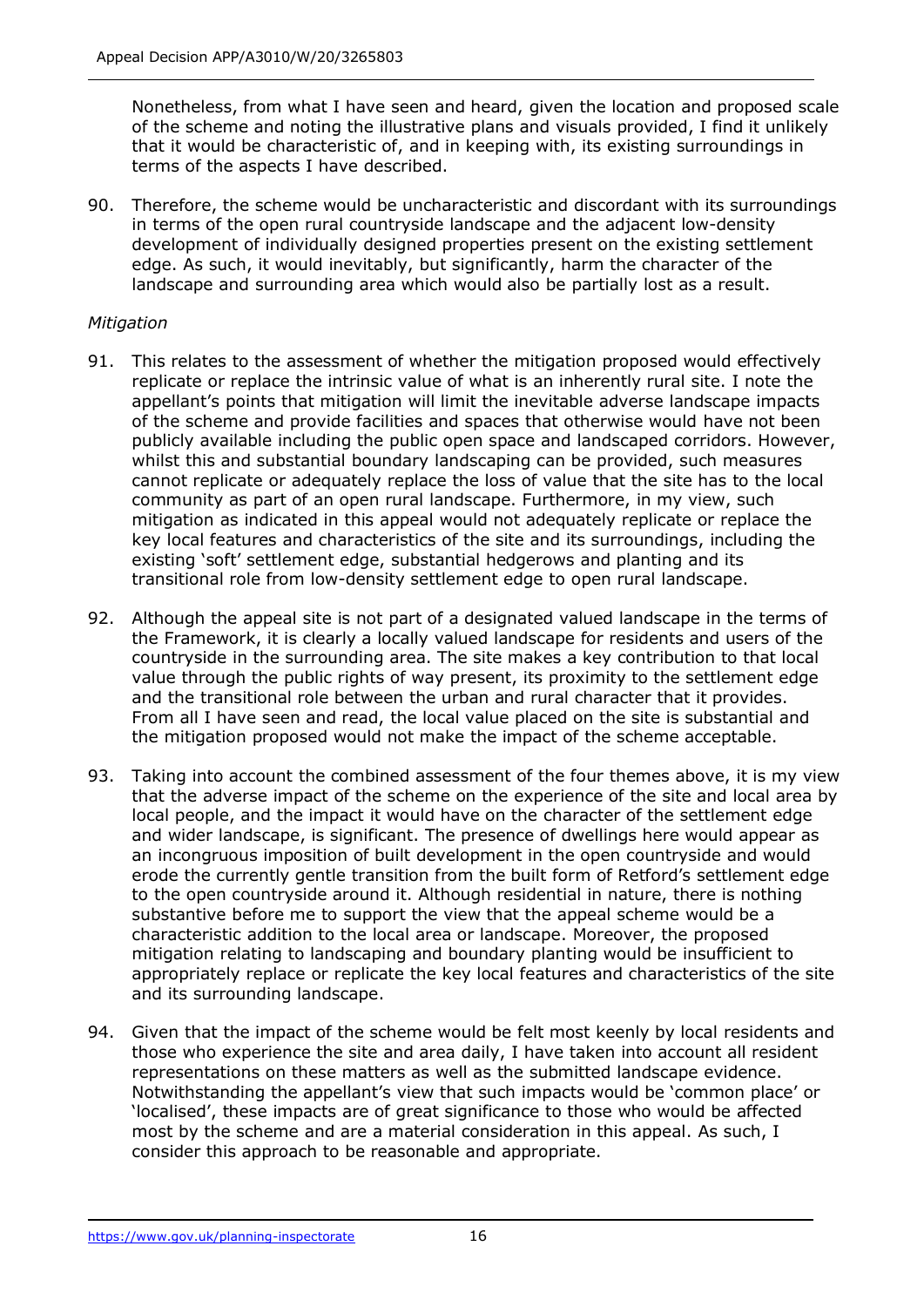#### *Conclusion on landscape character and visual impact*

- 95. Landscape and visual impact and assessment is based on subjective judgements and opinions. Having taken all the evidence into account, including my own assessment and observations, in my judgement the scheme would have a significant adverse effect on the landscape, character and appearance of the site and surrounding area. It would significantly diminish the local value of the landscape and would neither protect nor enhance the natural and local environment, in the context of the Framework. It would have a significant adverse visual impact on the character and appearance of not only the site but also the wider countryside and surrounding area.
- 96. Consequently, having had regard to the above and all other related landscape matters, I conclude that the appeal scheme would have a significant adverse effect on the character and appearance of the surrounding landscape and area. It would not protect or enhance the natural and local environment and would fail to recognise the intrinsic character of the countryside. As a result, the scheme would not comply with Paragraph 170 of the Framework.

#### **Other considerations**

#### *Housing Land Supply*

- 97. It is a central part of national policy to achieve a significant boost to the supply of land for housing. As the appellant contends, this policy is not diminished in areas in which more than 5 years of housing land supply (5YHLS) has been achieved and it is no part of national policy that once such a position has been reached, efforts to identify land for housing should cease. Furthermore, the attainment of a 5YHLS is not a ceiling and it is acknowledged that the on-going national housing crisis persists.
- 98. Notwithstanding this, it is also necessary to assess all development proposals against the development plan and national policy, when considered as a whole. As such, weight is to be given to the differing elements of relevant policy and all other material considerations in determining such proposals.
- 99. The appellant provided an example of a decision (Nantwich) [**H3**] for a mixed-use scheme that included housing where the Council demonstrated more than a 5YHLS. The provision of additional housing was given significant weight by the Secretary of State in that case due to the national policy to significantly boost the supply of land for housing. The appellant contends that the same should apply in this case.
- 100. It is evident that the Nantwich case and decision turned on its own circumstances and merits, just as this appeal case does. The circumstances in the Nantwich case differ in that the proposal was for a mixed-use scheme and the 5YHLS was considerably different with twice the number of years supply indicated in this appeal case. Moreover, in this case, it is noted that the local planning authority as already delivered, and exceeded, the level of housing identified for the entire current local development plan period for Retford (2010-2028).
- 101. I note the appellant's point that national policy should be applied to all areas nationally. However, as the appellant rightly accepts, the fact that the Council does not have a Site Allocations DPD does not allow for *carte blanche* development. Local circumstances and material considerations also need to be taken account of when determining all development proposals. Housing should be provided in appropriate locations and at an appropriate scale. As such, I note that housing delivery in Retford has come forward largely on windfall in recent years through the development management process. Notwithstanding this, it is understood that many of those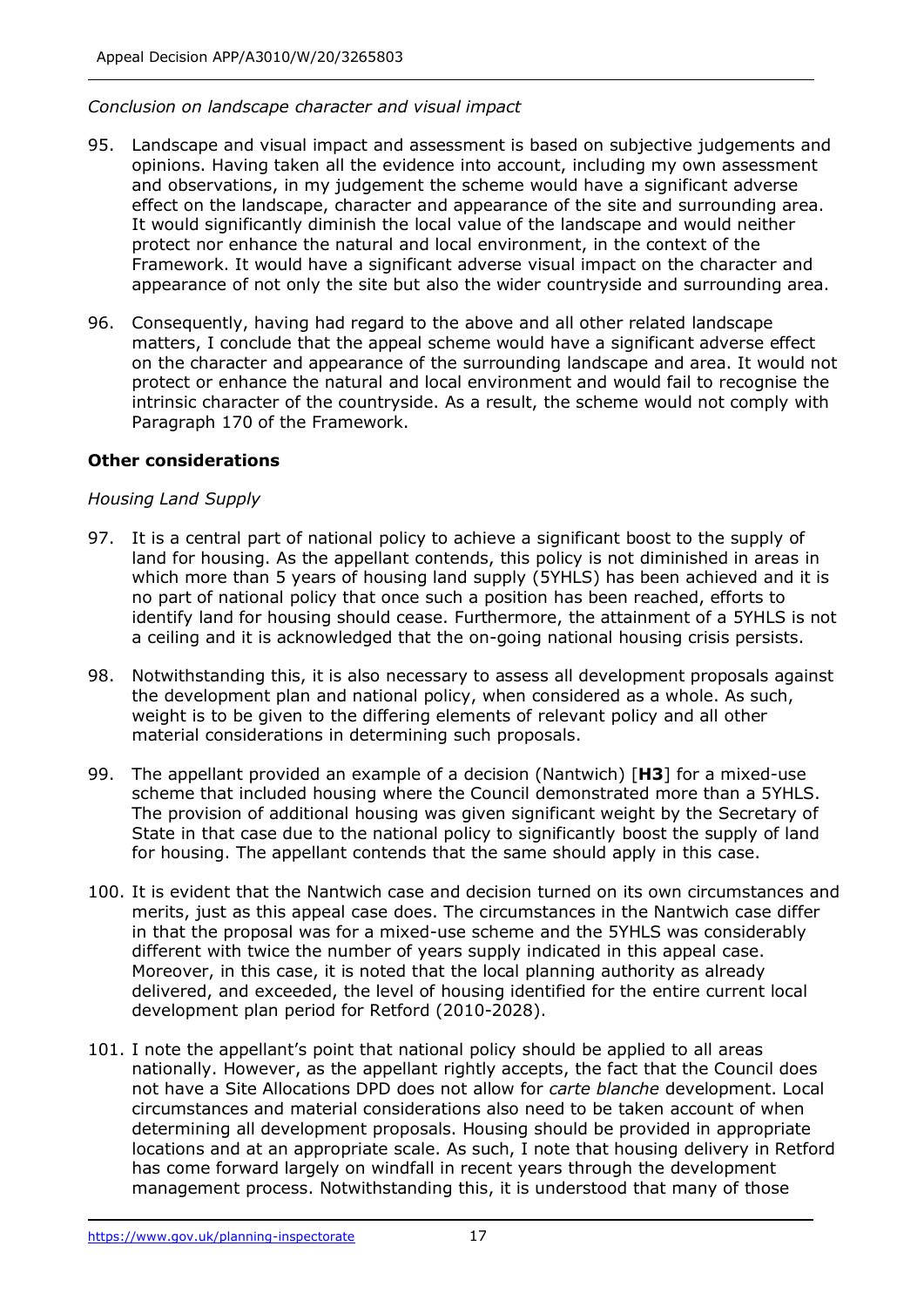windfall sites had been identified for allocation through the process of developing the Site Allocations document which the Council has used, although not adopted, as a guide for appropriately locating development in Retford. Accordingly, a windfall site must still be an appropriate site for development.

102. Therefore, I have taken into account the Council's housing land supply and housing delivery position and the appellant's points regarding these matters. However, I have done so as part of a more rounded assessment of the appeal scheme against the development plan and national policy as a whole and in the context of the reasons for refusal and the evidence before me. On that basis, I have also considered whether the scheme would be an appropriate development in an appropriate location taking all material considerations in to account.

## *Ecology*

- 103. I have had regard to the evidence provided by the appellant through the Ecological Assessment [**C6**] and its addendum in October 2019 [**C7**]. I have also considered the concerns raised by residents and other interested parties on these matters. From what I have seen, read and heard, it is noted that the appellant's assessment and evidence has not been contested by the Council. Moreover, there is no other specific evidence before me to counter the appellant's submissions or approach. Therefore, whilst some inevitable adverse impact on ecology would result from development on the site, this harm could be reasonably and appropriately mitigated through proposed measures agreed and set out in planning conditions.
- 104. The appeal site contains little in the way of ecological interest as it is predominantly used for arable crop production. Those features of greatest ecological interest, albeit, not designated, are the hedgerows. The appeal scheme proposes to see those maintained and enhanced. Together with the scope for other planting and structural landscaping measures, the appeal scheme would generate some ecological benefits.

## *Heritage*

105. Some harm would be caused to the setting of the listed building to the west of the appeal site (Moorgate House). However, it has been assessed as having minor harm which falls at the lower end of the "less than substantial" spectrum. This assessment is agreed between the main parties and I have seen or heard nothing to dissuade me from that view. As a result, and in any event, I find that the less than substantial harm to the designated heritage asset resulting from the appeal scheme would not be so significant as to substantively alter my overall conclusion and decision.

## *Air Quality*

*106.* I have dealt with matters in respect of air quality at earlier points in my decision. There was no objection from the Council in air quality terms following the appellant's submission of an air quality assessment and the reason for refusal was withdrawn. I have also had regard to the concerns raised by interested parties. However, none of these have been supported by any substantive evidence to overcome the agreed position of the Council and appellant on air quality matters. Overall, whilst I fully appreciate local concerns, I am satisfied that there would be no adverse air quality implications arising from the appeal scheme that could warrant unacceptable harm, subject to conditions.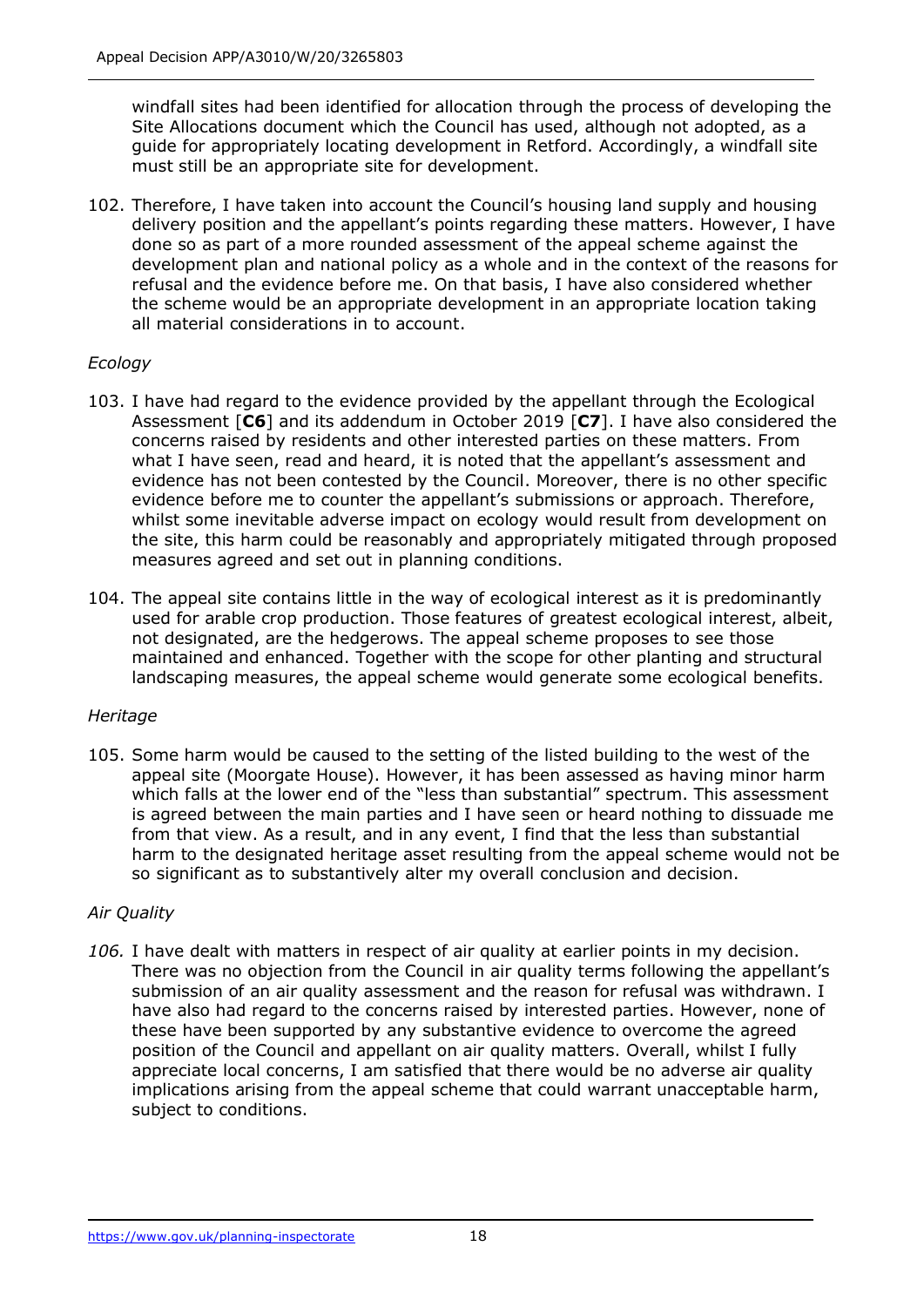#### *Other Developments*

107. I have had regard to written submissions and comments relating to the impact of the appeal scheme, if allowed, on the delivery of other consented developments in Retford. Based on what is before me, I understand these other developments to have planning consent and as such can be progressed on site. Therefore, without the full details of each development, I see no planning barrier to them proceeding, regardless of the outcome of this appeal. However, as I am dismissing the appeal, such matters no longer arise.

#### *Other Decisions*

108. Other appeal decisions and court judgements were put to me in evidence by the main parties. Each case turned on its own evidence, as does this case before me. I have had regard to these, drawing specifically on them where necessary. However, because of the individual site-specific nature of these other cases, none of those schemes and their planning context are so substantively similar to this case. As such, I have given limited weight to them in determining this appeal.

## **Planning Benefits**

- 109. For the avoidance of any doubt, in ascribing weight to the benefits I have used the following scale: limited, moderate, significant, substantial.
- 110. To overcome the presumption in favour of sustainable development, in accordance with the tilted balance, it must be shown that alleged harm significantly and demonstrably outweighs the benefits of the appeal scheme. To be clear, the engagement of the tilted balance in no way automatically leads to the grant of planning permission, nor the disregard of relevant development plan policies. Nonetheless, the tilted balance sets a high bar to be overcome in order to justify the refusal of planning consent through the balancing exercise.
- 111. The development of up to 170 dwellings and all associated infrastructure would contribute to overall housing supply in Bassetlaw. However, owing to the strong performance of the Council in terms of housing land supply and housing delivery, this benefit attracts only moderate weight in this case. The provision of affordable housing attracts significant weight as delivery has been very low in the area in recent years and a significant need for affordable housing is identified.
- 112. The economic benefits of employment for construction workers and increased local spending from new residents have limited weight. Whilst their importance to the construction industry and the economy are acknowledged, these benefits are temporary and generic respectively and would be realised on most, if not every, residential development.
- 113. Although scope exists for other planting and landscaping measures to be introduced and established as part of the appeal scheme, such benefits would take time to realise. Also, the proposal would maintain and enhance existing ecological features such as hedgerows whilst necessitating the removal of others, such as trees. Therefore, I give the benefits relating to biodiversity and ecology limited weight. The provision of public open space would result in new facilities which would be available to existing residents as well as new ones. As it would enhance and increase existing provision in the area, I attach moderate weight to this.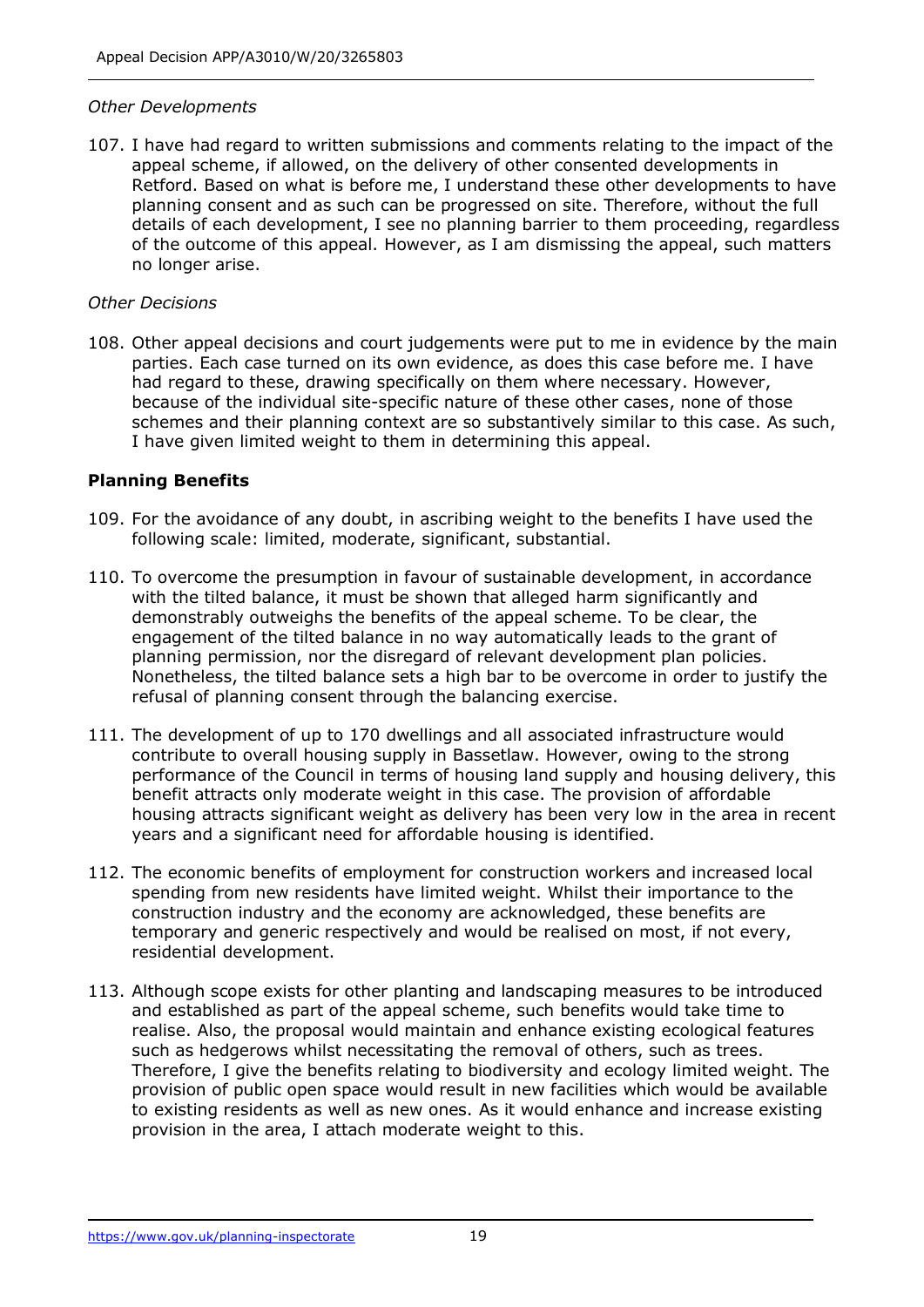## **Planning Balance**

- 114. From my assessment of the evidence in terms of harm, the appeal scheme in conjunction with traffic generated by other new developments, would result in a severe cumulative impact on traffic levels at key junctions in the local area and on the free flow of traffic on the local highway network generally. This would result in junction capacity at the Tiln Lane/Moorgate junction being exceeded and parts of the local highway network being blocked at busy periods of the day. The additional traffic generated by the scheme would also have a significant unacceptable effect on highway safety on Tiln Lane and on the safe and suitable means of access to the site along Bigsby Road. As such, I have found that the scheme conflicts with Policy DM4 of the CSDMP and Paragraphs 108 and 109 of the Framework. I attach significant weight to the harm identified to both traffic flow and highway safety.
- 115. The scheme would not respect its local context or conserve or enhance the open countryside character of its surroundings. It would be a substantial and inappropriate extension into the countryside particularly given the local topography and open character of the landscape. As such, the visual impact of the scheme, particularly when viewed in its surroundings, would significantly harm the character and appearance of the landscape. Therefore, I have found that the scheme conflicts with Paragraph 170 of the Framework. I attach significant weight to this harm.
- 116. The benefits of the appeal scheme are wide-ranging and the provision of affordable housing attracts significant weight in favour of the proposal. The market housing and the economic and environmental benefits identified would also bring some positive outcomes resulting from the scheme. However, when assessed and considered both individually and in combination these benefits do not overcome the cumulative significant weight I attach to the harm identified regarding the unacceptable severe and significant impacts on traffic flow, highway safety and landscape. Accordingly, I find that the harm identified significantly and demonstrably outweighs the benefits of the scheme.

## **Conclusion**

117. For the reasons given, and having had regard to all other matters raised, I conclude that the appeal should be dismissed.

*Andrew McCormack*

INSPECTOR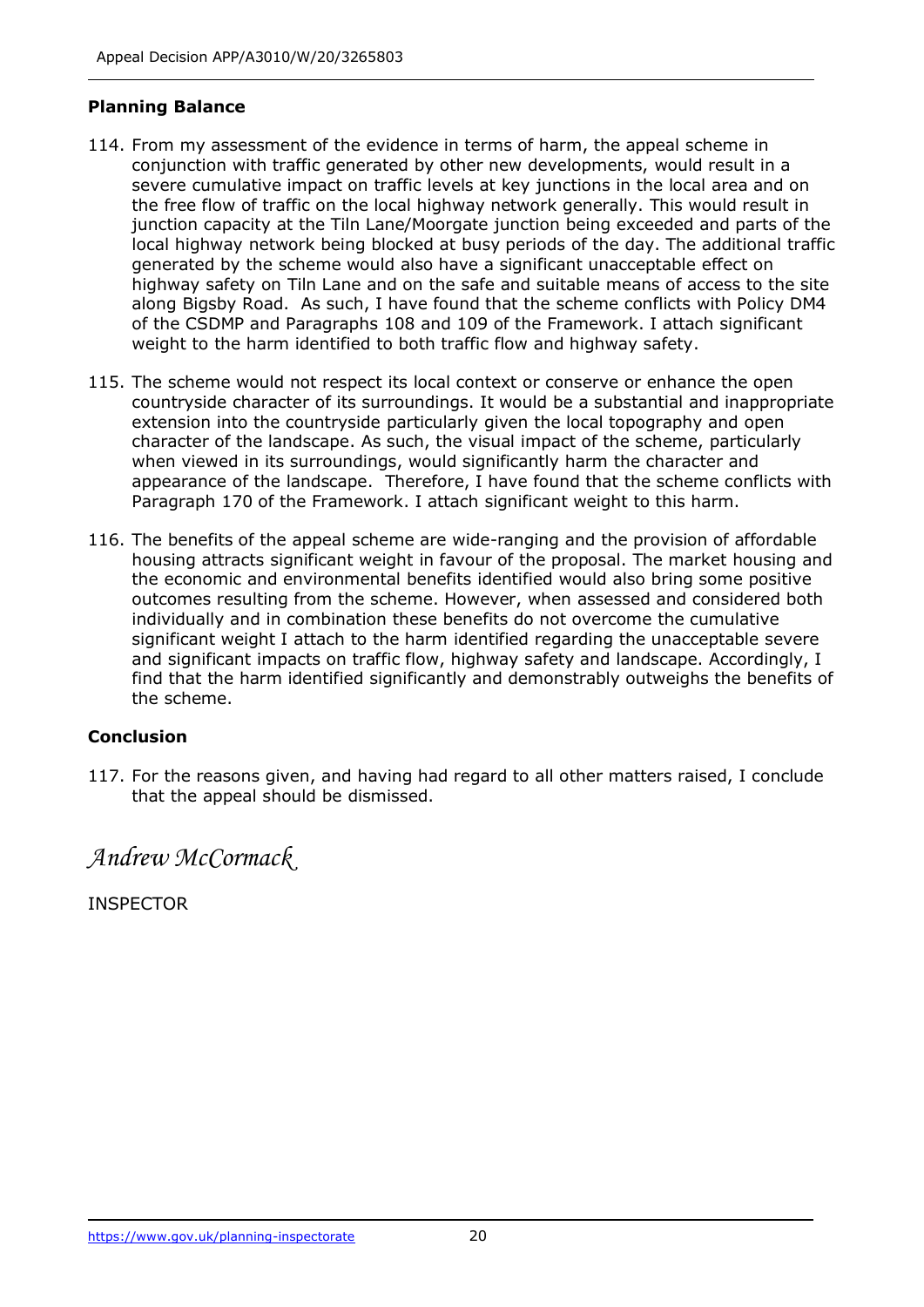## **APPEARANCES**

## **For the local planning authority**

| Piers Riley-Smith of Counsel         | Instructed by Bassetlaw District Council                                  |  |
|--------------------------------------|---------------------------------------------------------------------------|--|
| He called                            |                                                                           |  |
| Chris Holloway<br>BEng(Hons), MCIHT  | Divisional Director, Pell Frischmann Consulting Ltd<br>(Highways Witness) |  |
| Sara Boland<br>BA(Hons), DipLA, CMLI | Director, Influence Environmental Ltd<br>(Landscape Witness)              |  |
| Bob Woollard<br>BSc(Hons), MA, MRTPI | Director, Planning and Design Group (UK) Ltd<br>(Planning Witness)        |  |
| For the appellant                    |                                                                           |  |
| Ian Ponter of Counsel                | Instructed by Muller Property Group                                       |  |
| He called                            |                                                                           |  |
| $M \sim H$ $C$ $A \sim A \sim H$     | Director <i>Vootie Capeulting</i> Limited                                 |  |

| Matt Cleggett                                                | Director, Vectio Consulting Limited                        |
|--------------------------------------------------------------|------------------------------------------------------------|
| BEng, MCIHT, FCILT                                           | (Highways Witness)                                         |
| Jonathan Berry<br>BA(Hons), DipLA, CMLI,<br>AIEMA, M.Arbor.A | Partner, Tyler Grange Group Limited<br>(Landscape Witness) |
| <b>Patrick Downes</b>                                        | Director, Harris Lamb Property Consultancy                 |
| <b>BSc(Hons) MRICS</b>                                       | (Planning Witness)                                         |

# **Interested parties**

| Mr. Bruce Barnett    | <b>Retford Civic Society</b> |
|----------------------|------------------------------|
| Mr. Andrew Middleton | Local resident               |